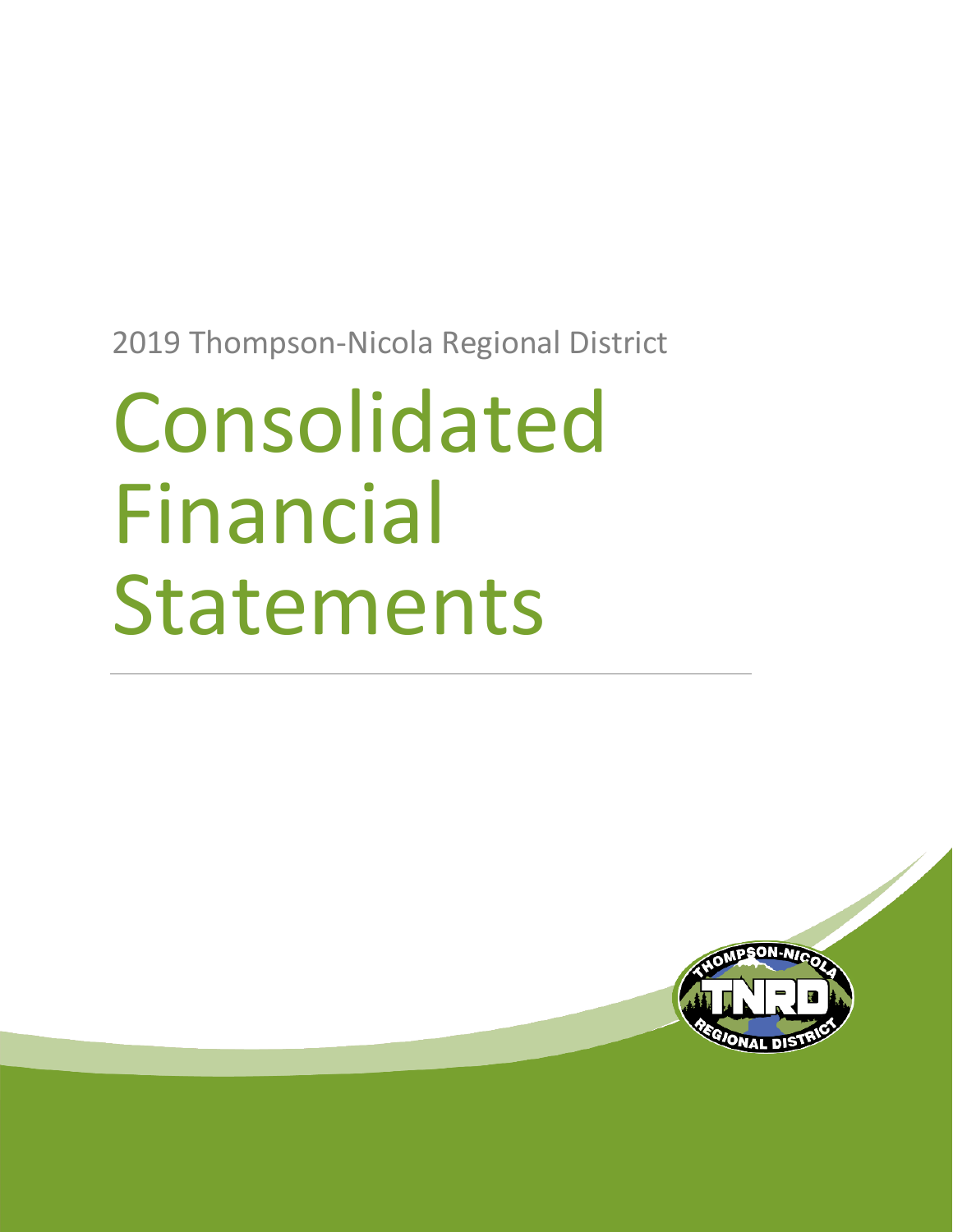Consolidated Financial Statements of

# **THOMPSON-NICOLA REGIONAL DISTRICT**

And Independent Auditors' Report theron

Year ended December 31, 2019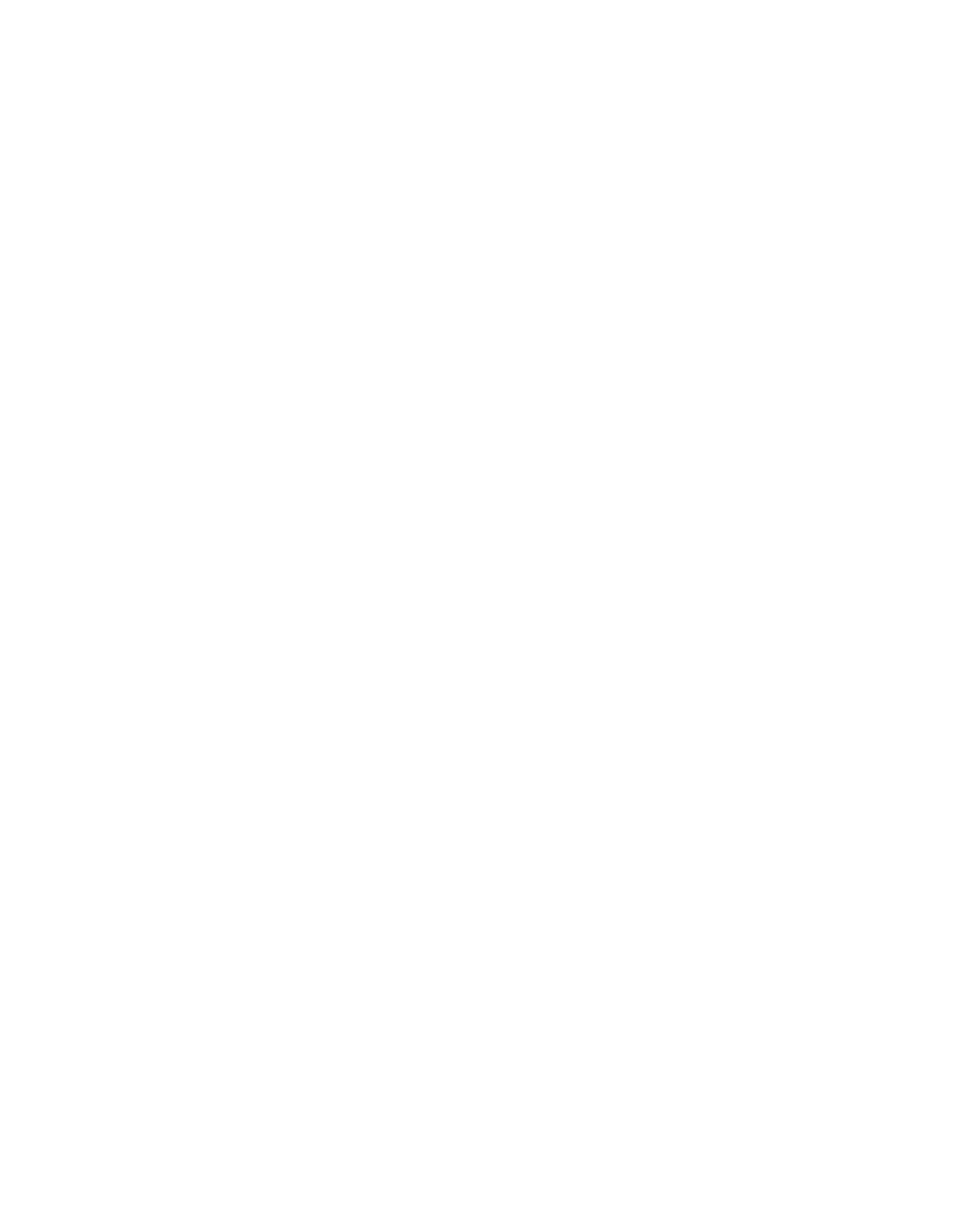Index to Consolidated Financial Statements

Year ended December 31, 2019

| Page 1 |
|--------|
| Page 2 |
| Page 5 |
| Page 6 |
| Page 7 |
| Page 8 |
| Page 9 |
|        |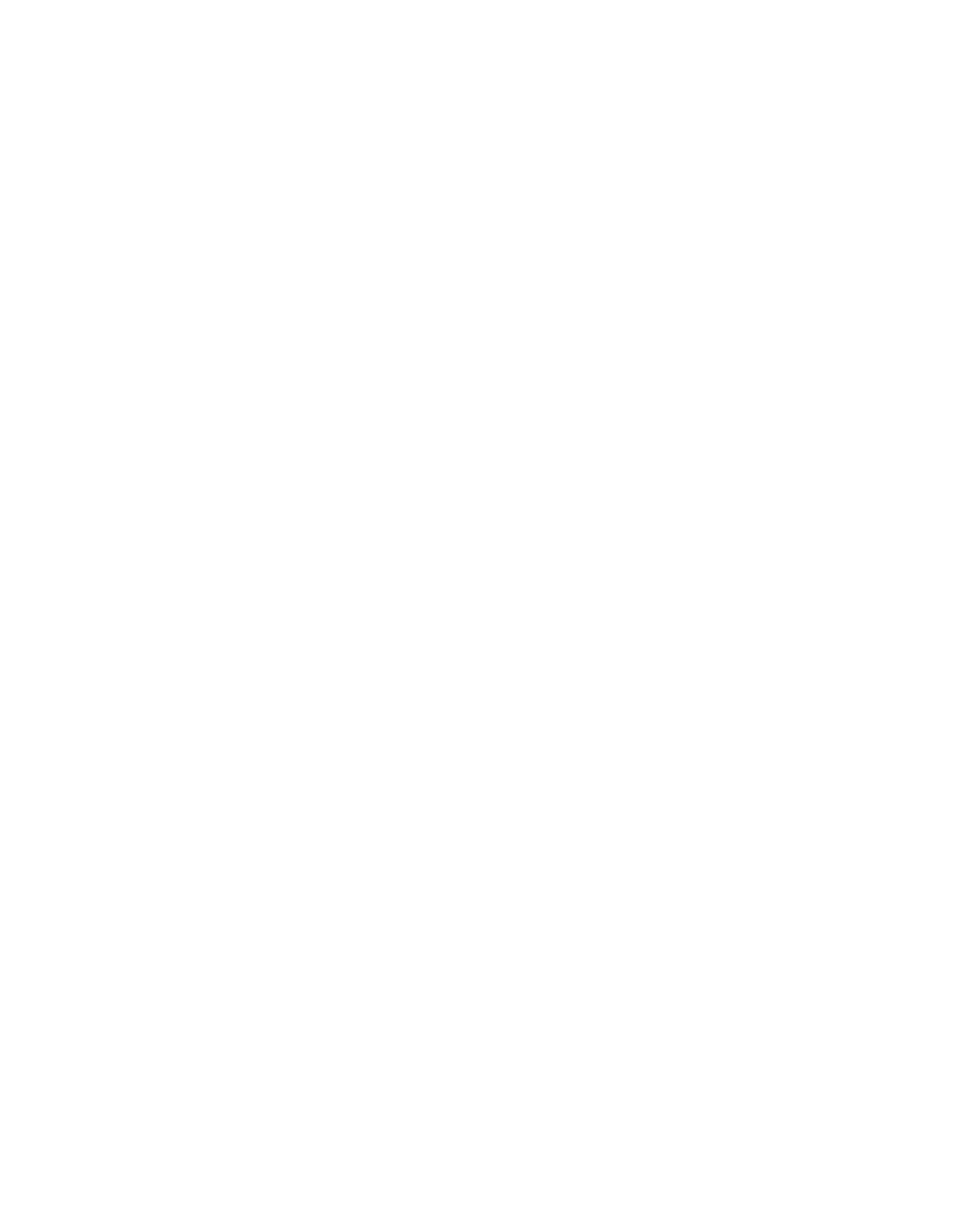

**THOMPSON-NICOLA REGIONAL DISTRICT** The Region of BC's Best

300-465Victoria Street Kamloops, BC V2C 2A9

Tel: 250-377-8673 Toll Free in BC: 1-877-377-8673 Email: admin@tnrd.ca

Department:

Finance

#### **Management's Responsibility for the Consolidated Financial Statements**

This statement is provided to clarify and outline the roles and responsibilities of management, the elected Board of Directors and the independent auditors in relation to the preparation and review of the annual financial statements of the Thompson-Nicola Regional District (TNRD).

Management is responsible for the preparation and presentation of the accompanying financial statements, including responsibility for significant accounting judgments and estimates in accordance with Canadian public sector accounting standards. This responsibility includes selecting appropriate accounting principles and methods and making decisions affecting the measurement of transactions in which objective judgment is required.

In discharging its responsibilities for the integrity and fairness of the financial statements, management designs and maintains the necessary accounting systems and related internal controls to provide reasonable assurance that transactions are authorized, assets are safeguarded and financial records are properly maintained to provide reliable information for the preparation of financial statements.

The TNRD's Board of Directors is composed entirely of Directors who are neither management nor employees of the TNRD. The Board is responsible for overseeing management in the performance of its financial reporting responsibilities, and for delegating authority for the approval of the financial statements. The Board fulfills these responsibilities by reviewing the financial information prepared by management and discussing relevant matters with management. The Board is also responsible for the appointment of the TNRD's external auditors. The external auditors have full and free access to the Board and management to discuss their audit findings.

KPMG LLP, an independent firm of Chartered Professional Accountants, has been appointed by the TNRD's Board of Directors to audit the financial statements. Their accompanying report outlines their responsibilities, the scope of their examination and their opinion on the financial statements.

On behalf of the Thompson-Nicola Regional District:

Douglas Rae, CPA, CA<br>
Director of Finance<br>
Chief Admini

Chief Administrative Officer

MUNICIPALITIES: Ashcroft | Barriere | Cache Creek | Chase | Clearwater | Clinton Kamloops | Logan Lake | Lytton | Merritt | Sun Peaks

ELECTORAL AREAS: "A" "B" "E" "I" "J" "L" "M" "N" "O" "P"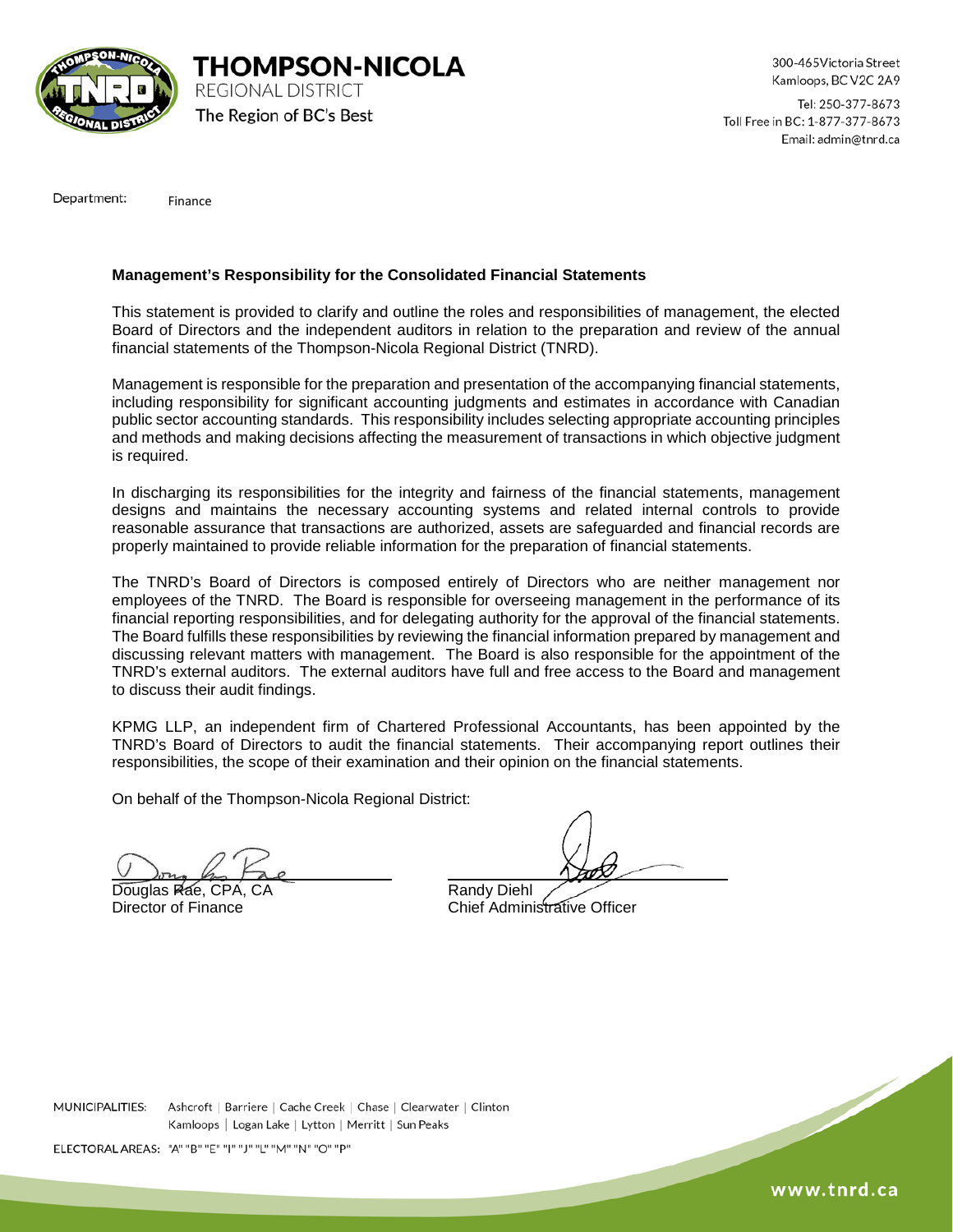

 KPMG LLP 560 Victoria Street Kamloops BC V2C 2B2 Canada Tel 250-372-5581 Fax 250-828-2928

#### **INDEPENDENT AUDITORS' REPORT**

To the Board of Directors of the Thompson-Nicola Regional District

#### **Opinion**

We have audited the consolidated financial statements of the Thompson-Nicola Regional District (the Entity), which comprise:

- the consolidated statement of financial position as at December 31, 2019;
- the consolidated statement of operations for the year then ended;
- the consolidated statement of changes in net financial assets for the year then ended;
- the consolidated statement of cash flows for the year then ended; and,

- notes to the consolidated financial statements, including a summary of significant accounting policies (Hereinafter referred to as the "financial statements").

In our opinion, the accompanying financial statements present fairly, in all material respects, the consolidated financial position of the Entity as at December 31, 2019, and its consolidated results of operations, its consolidated changes in net financial assets and its consolidated cash flows for the year then ended in accordance with Canadian public sector accounting standards.

#### **Basis for Opinion**

We conducted our audit in accordance with Canadian generally accepted auditing standards. Our responsibilities under those standards are further described in the "*Auditors' Responsibilities for the Audit of the Financial Statements*" section of our auditors' report.

We are independent of the Entity in accordance with the ethical requirements that are relevant to our audit of the financial statements in Canada and we have fulfilled our other ethical responsibilities in accordance with these requirements.

We believe that the audit evidence we have obtained is sufficient and appropriate to provide a basis for our opinion.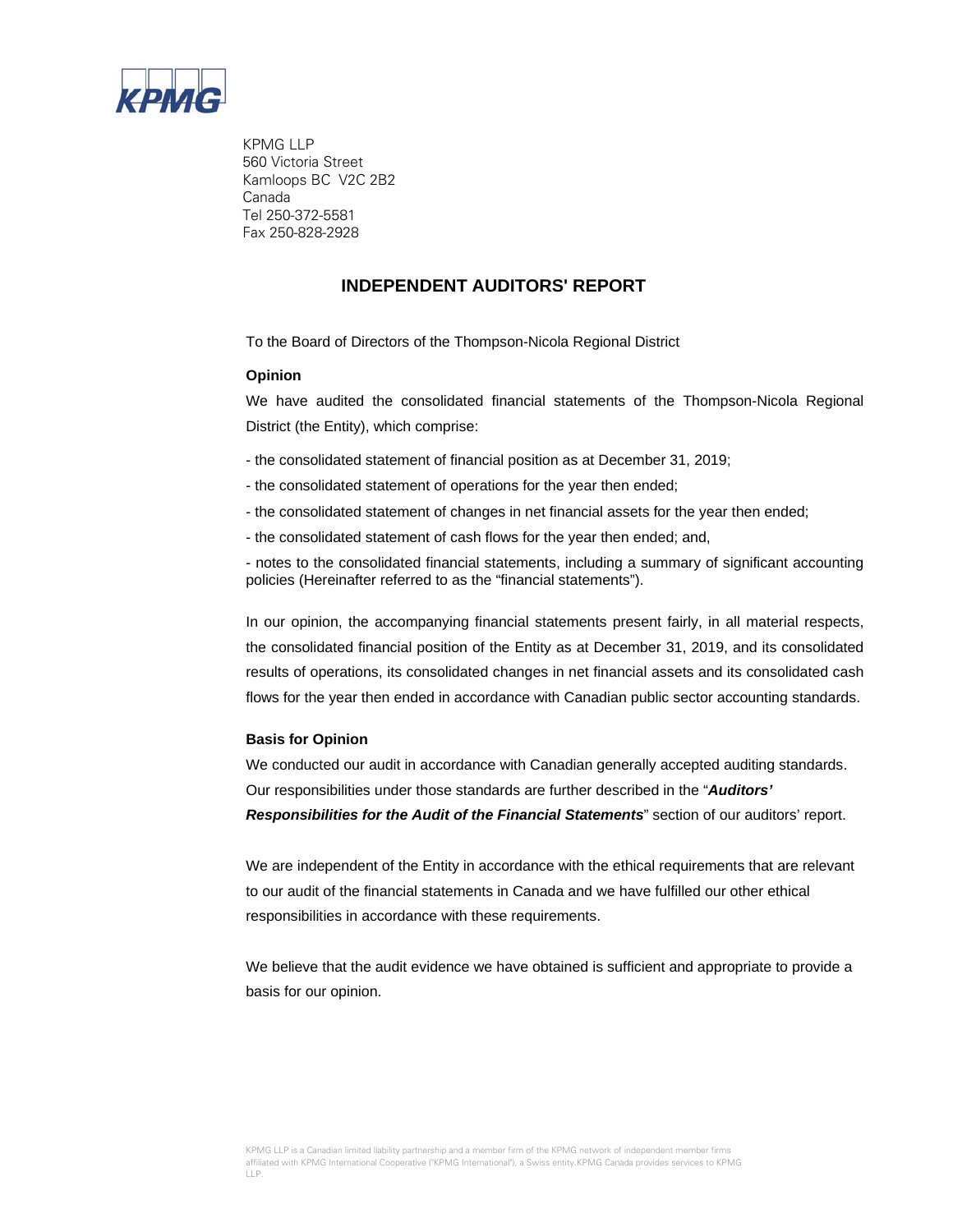

## **Responsibilities of Management and Those Charged with Governance for the Financial Statements**

Management is responsible for the preparation and fair presentation of the financial statements in accordance with Canadian public sector accounting standards and for such internal control as management determines is necessary to enable the preparation of financial statements that are free from material misstatement, whether due to fraud or error.

In preparing the financial statements, management is responsible for assessing the Entity's ability to continue as a going concern, disclosing as applicable, matters related to going concern and using the going concern basis of accounting unless management either intends to liquidate the Entity or to cease operations, or has no realistic alternative but to do so.

Those charged with governance are responsible for overseeing the Entity's financial reporting process.

#### **Auditors' Responsibilities for the Audit of the Financial Statements**

Our objectives are to obtain reasonable assurance about whether the financial statements as a whole are free from material misstatement, whether due to fraud or error, and to issue an auditors' report that includes our opinion.

Reasonable assurance is a high level of assurance, but is not a guarantee that an audit conducted in accordance with Canadian generally accepted auditing standards will always detect a material misstatement when it exists.

Misstatements can arise from fraud or error and are considered material if, individually or in the aggregate, they could reasonably be expected to influence the economic decisions of users taken on the basis of the financial statements.

As part of an audit in accordance with Canadian generally accepted auditing standards, we exercise professional judgment and maintain professional skepticism throughout the audit.

#### We also:

Identify and assess the risks of material misstatement of the financial statements, whether due to fraud or error, design and perform audit procedures responsive to those risks, and obtain audit evidence that is sufficient and appropriate to provide a basis for our opinion.

The risk of not detecting a material misstatement resulting from fraud is higher than for one resulting from error, as fraud may involve collusion, forgery, intentional omissions, misrepresentations, or the override of internal control.

- Obtain an understanding of internal control relevant to the audit in order to design audit procedures that are appropriate in the circumstances, but not for the purpose of expressing an opinion on the effectiveness of the Entity's internal control.

2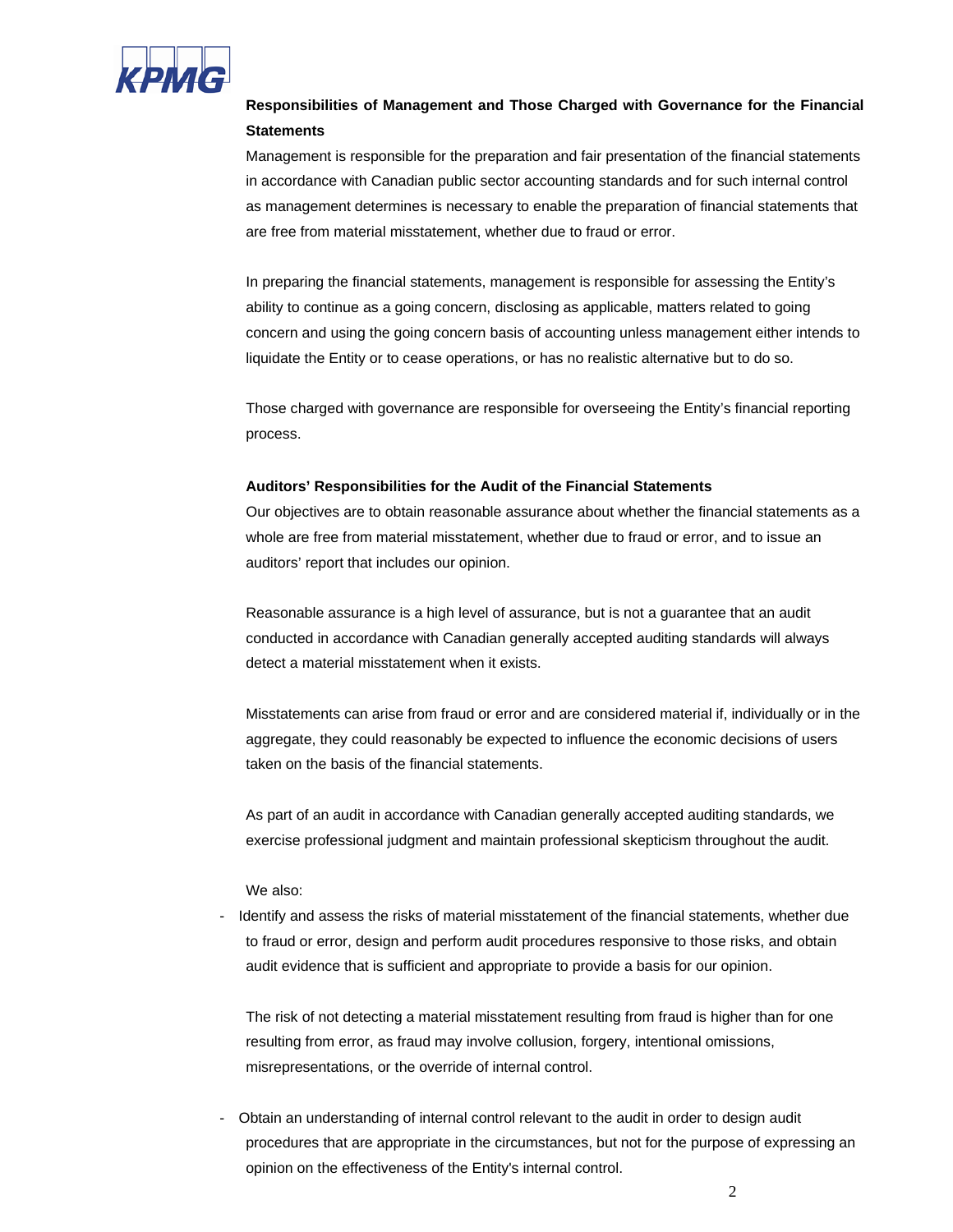

- Evaluate the appropriateness of accounting policies used and the reasonableness of accounting estimates and related disclosures made by management.
- Conclude on the appropriateness of management's use of the going concern basis of accounting and, based on the audit evidence obtained, whether a material uncertainty exists related to events or conditions that may cast significant doubt on the Entity's ability to continue as a going concern. If we conclude that a material uncertainty exists, we are required to draw attention in our auditors' report to the related disclosures in the financial statements or, if such disclosures are inadequate, to modify our opinion. Our conclusions are based on the audit evidence obtained up to the date of our auditors' report. However, future events or conditions may cause the Entity to cease to continue as a going concern.
- Evaluate the overall presentation, structure and content of the financial statements, including the disclosures, and whether the financial statements represent the underlying transactions and events in a manner that achieves fair presentation.
- Communicate with those charged with governance regarding, among other matters, the planned scope and timing of the audit and significant audit findings, including any significant deficiencies in internal control that we identify during our audit.
- Obtain sufficient appropriate audit evidence regarding the financial information of the entities or business activities within the group entity to express an opinion on the financial statements. We are responsible for the direction, supervision and performance of the group audit. We remain solely responsible for our audit opinion.

 $kPMC$  11P

Chartered Professional Accountants

Kamloops, Canada March 26, 2020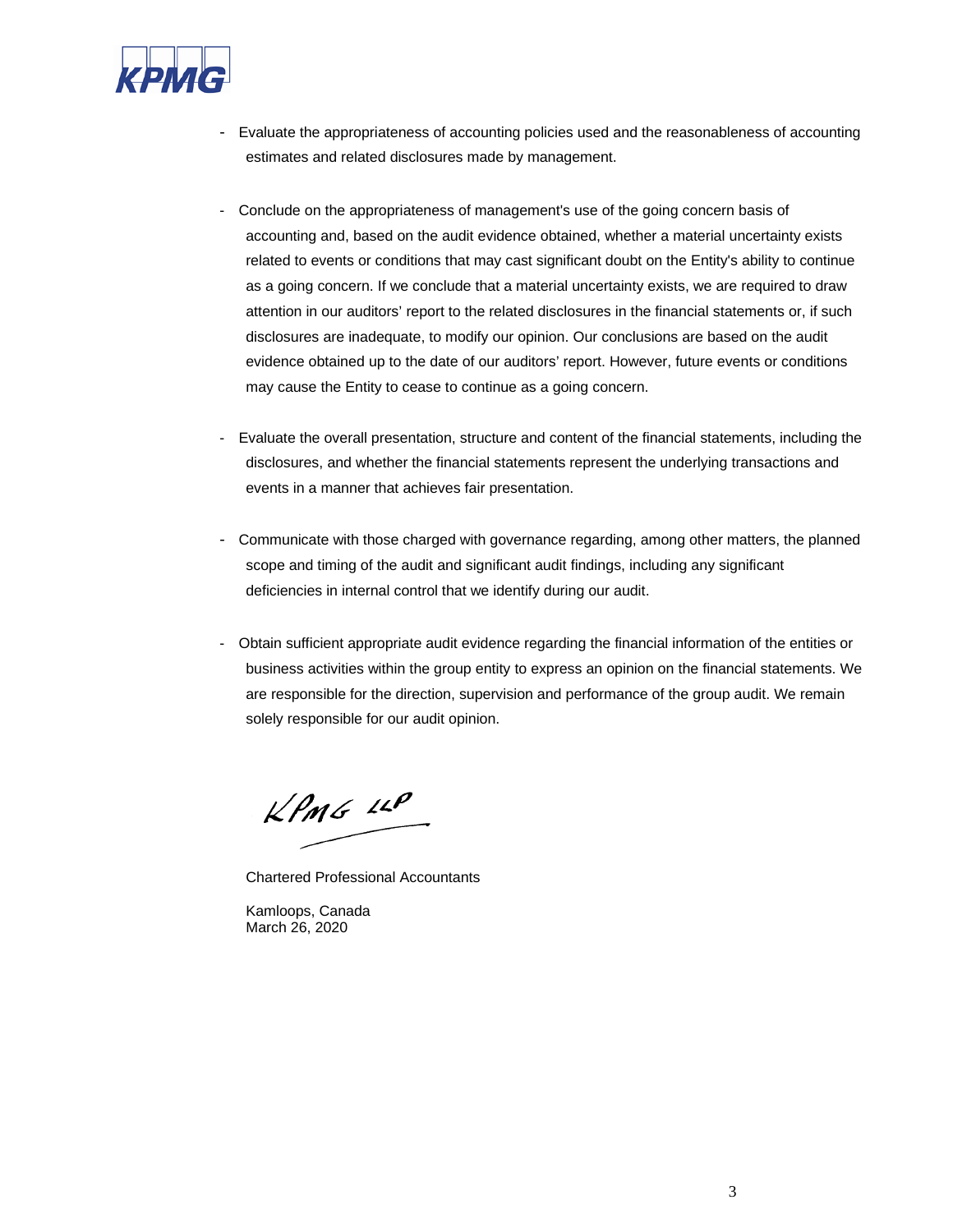Consolidated Statement of Financial Position

| December 31, 2019, with comparative figures for 2018 |  |  |  |  |
|------------------------------------------------------|--|--|--|--|
|                                                      |  |  |  |  |

|                                                                                                                                                                         | 2019                                                       | 2018                                                       |
|-------------------------------------------------------------------------------------------------------------------------------------------------------------------------|------------------------------------------------------------|------------------------------------------------------------|
|                                                                                                                                                                         |                                                            |                                                            |
| <b>Financial assets:</b>                                                                                                                                                |                                                            |                                                            |
| Cash and cash equivalents (note 3)<br>Accounts receivable (note 4)                                                                                                      | \$<br>42,395,849 \$<br>2,898,876                           | 39,004,512<br>3,235,287                                    |
| <b>Total financial assets</b>                                                                                                                                           | 45,294,725                                                 | 42,239,799                                                 |
| Liabilities:                                                                                                                                                            |                                                            |                                                            |
| Accounts payable and accrued liabilities<br>Deferred revenue (note 5)<br>Short-term debt (note 6)<br>Long-term debt (note 7)<br>Landfill remediation liability (note 8) | 2,492,992<br>6,069,487<br>81,035<br>2,124,717<br>5,461,528 | 2,633,955<br>5,260,124<br>91,881<br>2,259,739<br>5,461,528 |
| <b>Total liabilities</b>                                                                                                                                                | 16,229,759                                                 | 15,707,227                                                 |
| Net financial assets                                                                                                                                                    | 29,064,966                                                 | 26,532,572                                                 |
| <b>Non-financial assets:</b>                                                                                                                                            |                                                            |                                                            |
| Tangible capital assets (note 9)<br>Prepaid expenses                                                                                                                    | 53,556,923<br>114,155                                      | 50,397,199<br>83,164                                       |
| Total non-financial assets                                                                                                                                              | 53,671,078                                                 | 50,480,363                                                 |
| Accumulated surplus (note 10)                                                                                                                                           | 82,736,044 \$<br>\$                                        | 77,012,935                                                 |

Commitments and contingencies (note 11) The accompanying notes are integral to these financial statements.

Approved:

 $Dom<sub>1</sub>ms<sub>1</sub>$ 

Douglas Rae, CPA,CA Director of Finance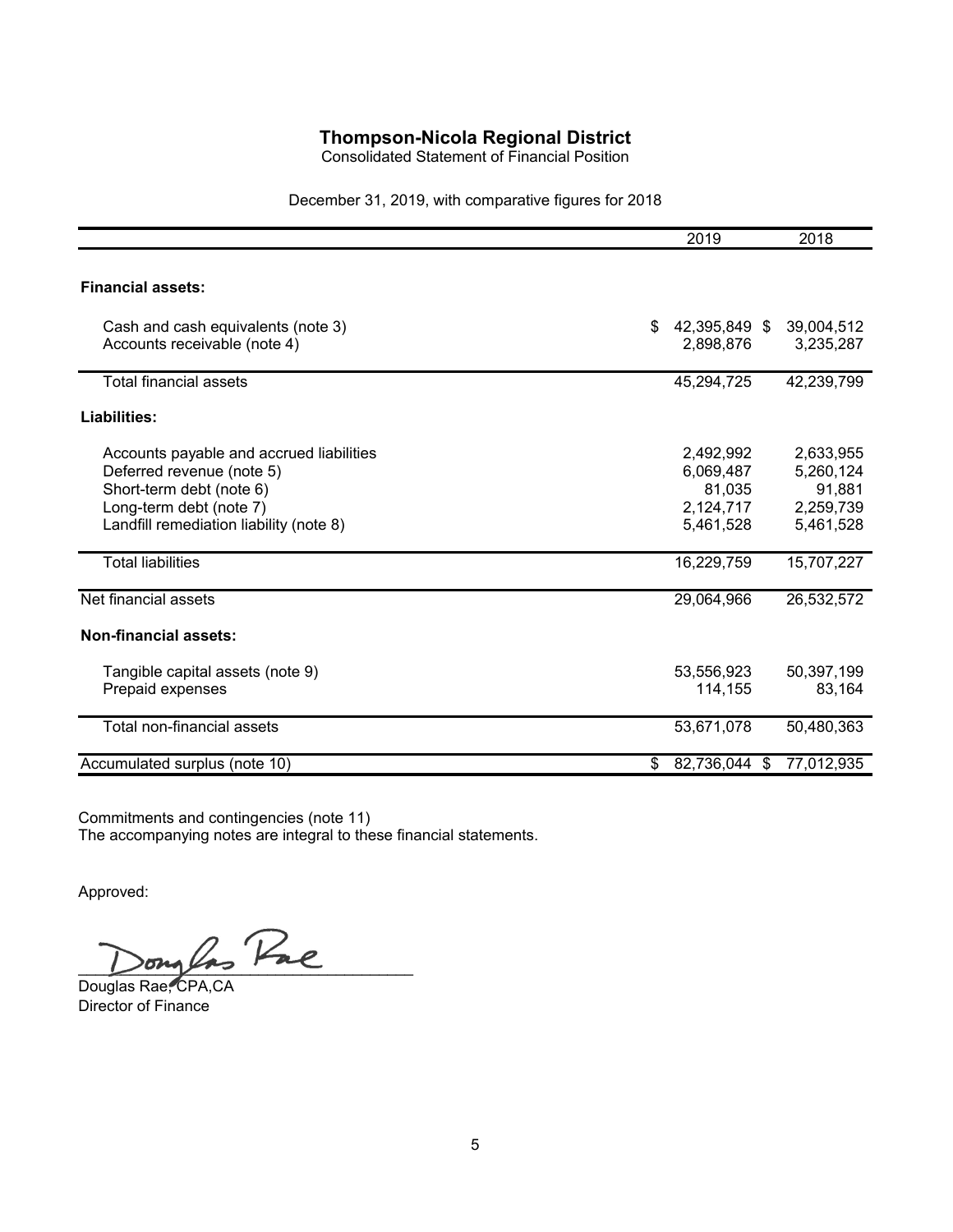Consolidated Statement of Operations

|                                                 | <b>Budget</b> | 2019             | 2018       |
|-------------------------------------------------|---------------|------------------|------------|
|                                                 | (note 15)     |                  |            |
| Revenue:                                        |               |                  |            |
| \$<br>Tax requisition                           | 23,583,301 \$ | 23,588,034 \$    | 24,146,467 |
| Government transfers and other grants (note 12) | 8,136,629     | 3,021,624        | 3,656,253  |
| Grants in lieu of taxes                         | 111,115       | 160,398          | 167,584    |
| Sale of services                                | 3,208,242     | 3,542,606        | 3,196,547  |
| Water and sewer tolls                           | 918,149       | 968,560          | 942,936    |
| Interest                                        | 100,000       | 858,660          | 629,752    |
| Other revenue                                   | 2,320,294     | 3,819,184        | 1,121,164  |
| Gain (loss) on sale of tangible capital assets  |               | (6, 311)         | 2,490      |
| Actuarial adjustment of long-term debt          |               | 29,892           | 28,378     |
| Total revenue                                   | 38,377,730    | 35,982,647       | 33,891,571 |
| <b>Expenses:</b>                                |               |                  |            |
| General government services                     | 5,742,273     | 6,133,197        | 5,219,514  |
| Protective services                             | 4,451,484     | 3,192,082        | 4,487,962  |
| <b>Transportation services</b>                  | 126,111       | 118,453          | 121,497    |
| Environmental health services                   | 9,762,079     | 8,934,947        | 9,580,414  |
| Public health and welfare                       | 121,476       | 166,921          | 102,990    |
| Environmental development                       | 2,610,871     | 1,825,973        | 1,660,742  |
| Recreational and cultural services              | 9,353,057     | 8,817,678        | 8,116,987  |
| Waterworks                                      | 1,088,696     | 833,177          | 820,362    |
| Sewerage                                        | 261,080       | 237,110          | 666,591    |
| <b>Utilities</b>                                |               |                  | 2,057      |
| <b>Total expenses</b>                           | 33,517,127    | 30,259,538       | 30,779,116 |
| Annual surplus                                  | 4,860,603     | 5,723,109        | 3,112,455  |
| Accumulated surplus, beginning of year          | 77,012,935    | 77,012,935       | 73,900,480 |
| \$<br>Accumulated surplus, end of year          | 81,873,538 \$ | 82,736,044<br>\$ | 77,012,935 |

## Year ended December 31, 2019, with comparative figures for 2018

The accompanying notes are integral to these financial statements.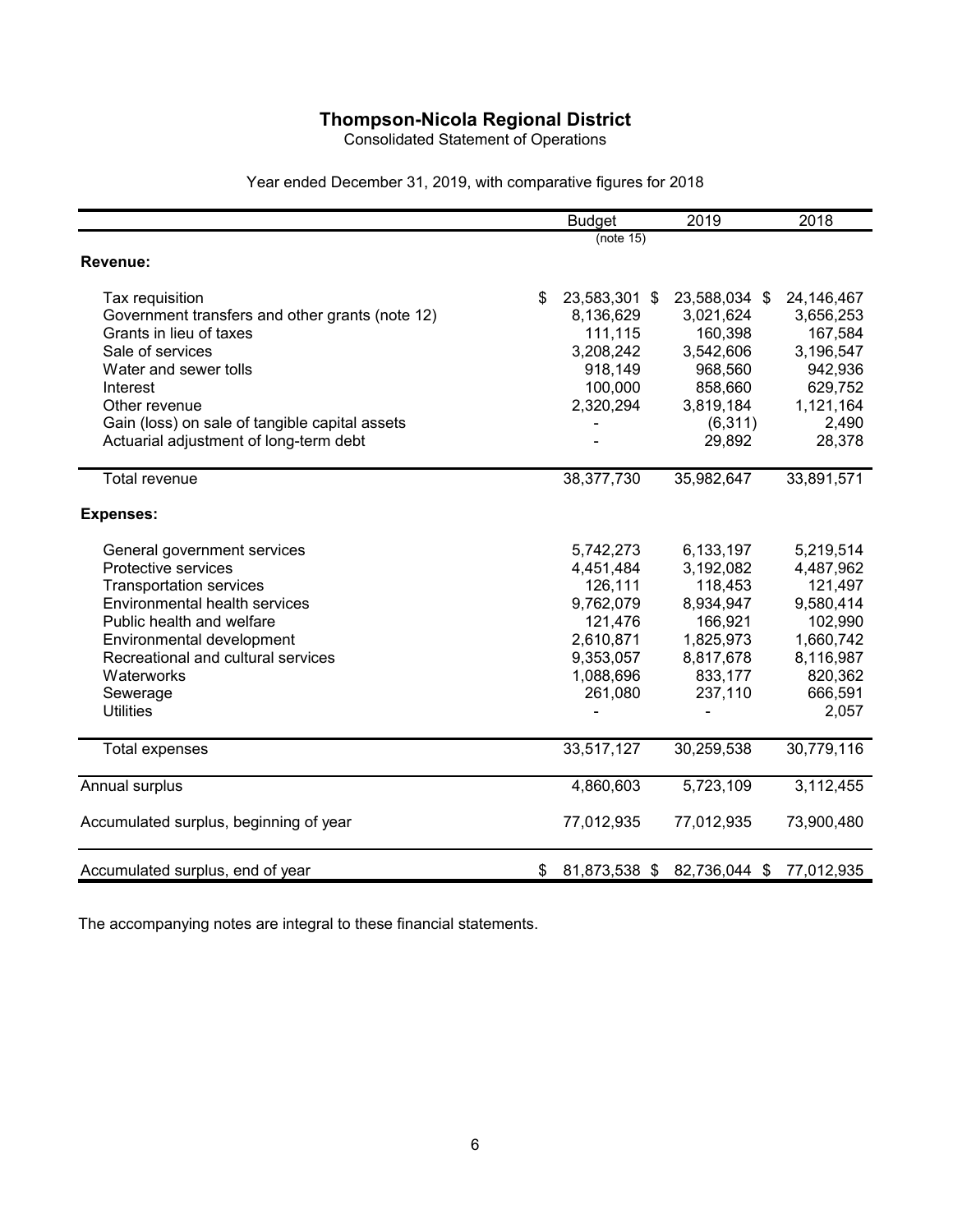Consolidated Statement of Changes in Net Financial Assets

|                                                                                                                                                                                    | <b>Budget</b>           | 2019                                          | 2018                                            |
|------------------------------------------------------------------------------------------------------------------------------------------------------------------------------------|-------------------------|-----------------------------------------------|-------------------------------------------------|
|                                                                                                                                                                                    | (note 15)               |                                               |                                                 |
| Annual surplus                                                                                                                                                                     | \$<br>4,860,603 \$      | 5,723,109 \$                                  | 3,112,455                                       |
| Acquisition of tangible capital assets<br>Amortization on tangible capital assets<br>Loss (gain) on sale of tangible capital assets<br>Proceeds on sale of tangible capital assets | (13, 912, 715)          | (6, 575, 235)<br>3,394,670<br>6,311<br>14,530 | (4, 121, 517)<br>3,021,773<br>(2,490)<br>52,354 |
|                                                                                                                                                                                    | (9,052,112)             | 2,563,385                                     | 2,062,575                                       |
| Acquisition of prepaid expenses<br>Use of prepaid expenses                                                                                                                         |                         | (114, 155)<br>83,164                          | (83, 164)<br>139,487                            |
|                                                                                                                                                                                    |                         | (30, 991)                                     | 56,323                                          |
| Change in net financial assets                                                                                                                                                     | (9,052,112)             | 2,532,394                                     | 2,118,898                                       |
| Net financial assets, beginning of year                                                                                                                                            | 26,532,572              | 26,532,572                                    | 24,413,674                                      |
| Net financial assets, end of year                                                                                                                                                  | \$<br>17,480,460<br>\$. | 29,064,966<br>\$                              | 26,532,572                                      |

Year ended December 31, 2019, with comparative figures for 2018

The accompanying notes are integral to these financial statements.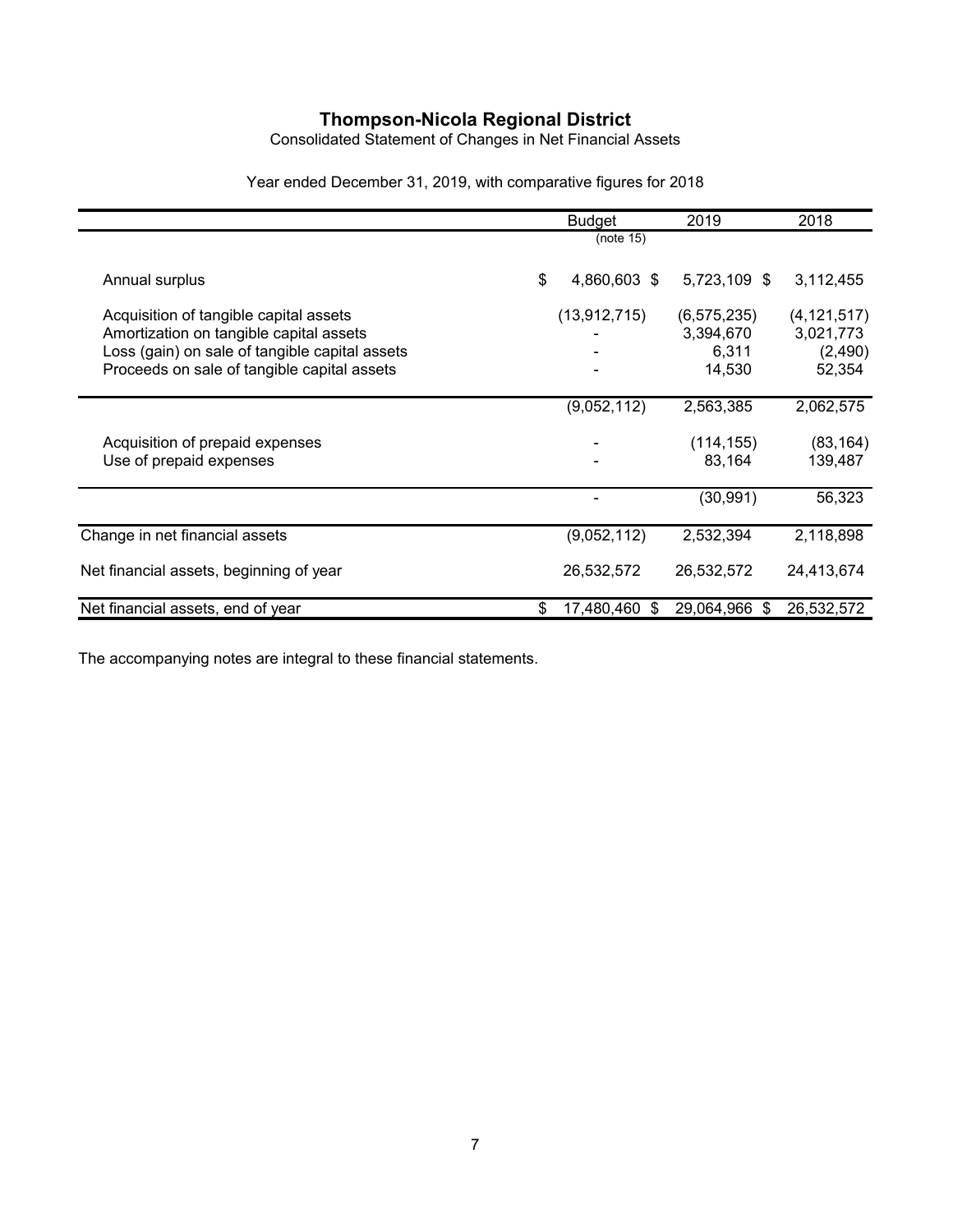Consolidated Statement of Cash Flows

## Year ended December 31, 2019, with comparative figures for 2018

|                                                | 2019                   | 2018          |
|------------------------------------------------|------------------------|---------------|
|                                                |                        |               |
| Cash provided (used) by:                       |                        |               |
| <b>Operating activities:</b>                   |                        |               |
| Annual surplus                                 | \$<br>5,723,109 \$     | 3,112,455     |
| Items not involving cash:                      |                        |               |
| Actuarial adjustment of long-term debt         | (29, 892)              | (28, 378)     |
| Amortization                                   | 3,394,670              | 3,021,773     |
| Loss (gain) on sale of tangible capital assets | 6,311                  | (2,490)       |
| Change in non-cash assets and liabilities:     |                        |               |
| Accounts receivable                            | 336,411                | 2,278,525     |
| Accounts payable and accrued liabilities       | (140, 963)             | (509, 570)    |
| Deferred revenue                               | 809,363                | 846,165       |
| Prepaid expenses                               | (30, 991)              | 56,323        |
| Total operating activities                     | 10,068,018             | 8,774,803     |
| <b>Capital activities:</b>                     |                        |               |
| Acquisition of tangible capital assets 1       | (6, 575, 235)          | (4, 121, 517) |
| Proceeds on sale of tangible capital assets    | 14,530                 | 52,354        |
| Total capital activities                       | (6,560,705)            | (4,069,163)   |
| <b>Financing activities:</b>                   |                        |               |
| Proceeds on long-term debt                     |                        | 934,545       |
| Repayment of short-term debt                   | (10, 846)              | (420, 508)    |
| Repayment of long-term debt                    | (105, 130)             | (75, 764)     |
| Total financing activities                     | (115, 976)             | 438,273       |
| Increase in cash and cash equivalents          | 3,391,337              | 5,143,913     |
|                                                |                        |               |
| Cash and cash equivalents, beginning of year   | 39,004,512             | 33,860,599    |
| Cash and cash equivalents, end of year         | \$<br>42,395,849<br>\$ | 39,004,512    |
| Cash paid for interest                         | \$<br>85,898 \$        | 80,506        |
| Cash received from interest                    | 858,660                | 629,752       |
|                                                |                        |               |

<sup>1</sup> Acquisition of tangible capital assets is presented net of assets acquired by capital lease.

The accompanying notes are integral to these financial statements.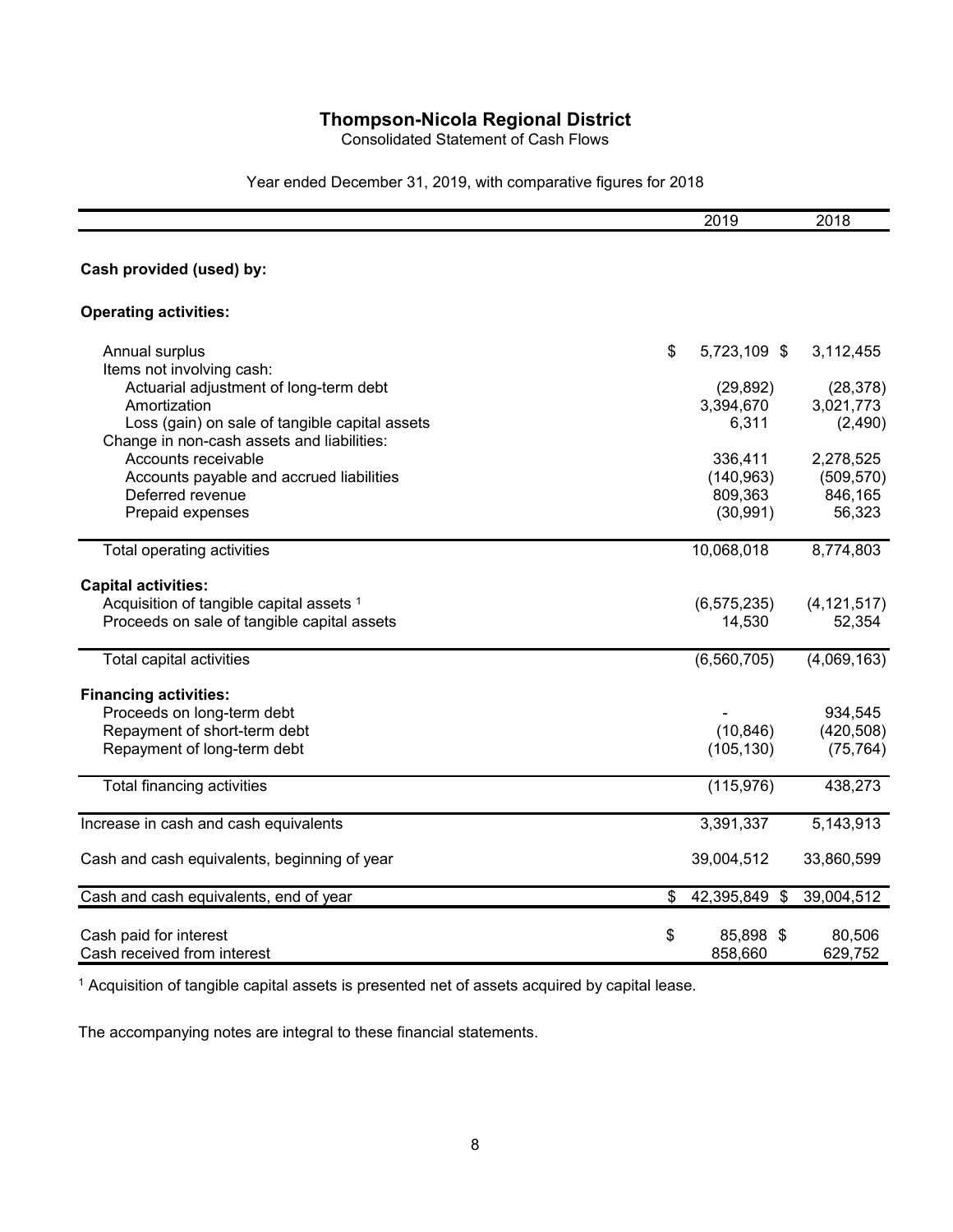Notes to Consolidated Financial Statements

Year ended December 31, 2019

The Thompson-Nicola Regional District ("TNRD") was incorporated November 24, 1967 under provisions of the British Columbia Municipal Act and operates under provisions of the Local Government Act and the Community Charter of British Columbia. Its principal activities are the provision of regional and local government services to residents of the eleven municipalities and ten electoral areas within its boundaries. These include protective services, transportation, environmental health and solid waste management, public health and welfare, development and planning services, public library and other recreational and cultural services, water, sewer and wastewater utilities services

#### **1. Significant accounting policies:**

(a) Basis of presentation:

The consolidated financial statements of the TNRD are prepared by management in accordance with Canadian generally accepted accounting principles for the public sector established by the Public Sector Accounting Board ("PSAB") of the Chartered Professional Accountants of Canada ("CPA Canada").

(b) Basis of accounting:

The TNRD follows the accrual method of accounting for revenue and expenses. Revenues are normally recognized in the period when they are earned, can be measured and there is reasonable assurance that they will be collected. Expenses are recognized as they are incurred and measurable as a result of receipt of goods or services and/or the creation of a legal obligation to pay.

(c) Principles of consolidation:

Consolidated financial statements include the assets, liabilities, revenues, expenses and accumulated surpluses of all funds of the TNRD. In accordance with the principles of consolidation set out for the public sector, inter-fund balances and transactions have been eliminated. In addition, financial transactions of all entities under financial control of the TNRD are included in the consolidated financial statements. These entities include several volunteer fire departments.

Consolidated financial statements further include, on a proportionate consolidation basis, the TNRD's share (75%) of the assets, liabilities, revenues, expenses and net equity of Strata Corporation KAS 2093, a business corporation controlled by the Regional District. Strata Corporation KAS 2093 is owned by the TNRD and the City of Kamloops and manages the activities of the Civic Building located at 465 Victoria Street, Kamloops, BC.

(d) Taxation:

Each municipality and electoral area within the TNRD is requisitioned for their portion of each service in which they participate. These funds are then levied by the municipalities and the Province (for electoral areas) to individual taxpayers and then remitted to the TNRD by August 1 of each year. Tax revenues are recognized in the year in which they are levied.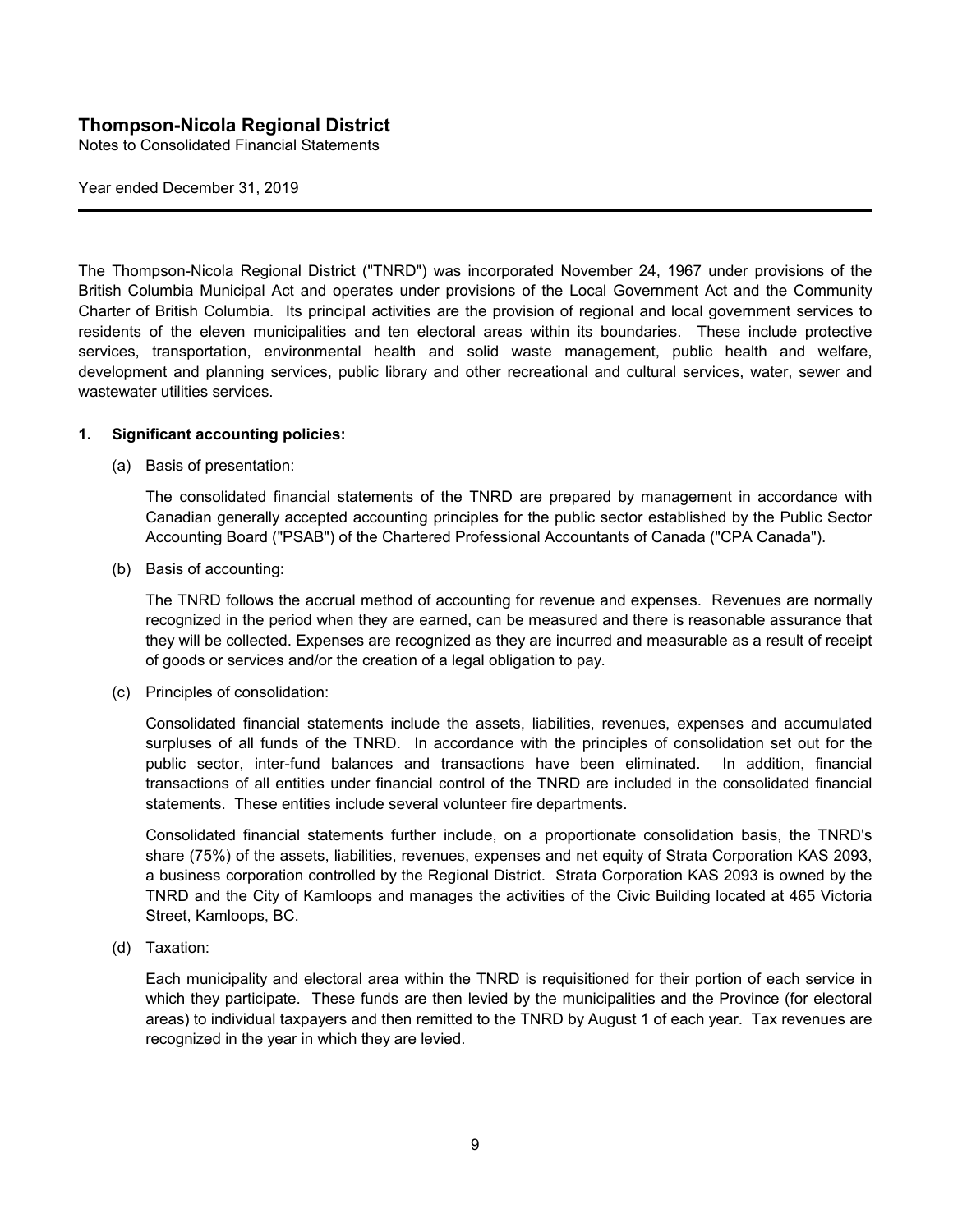Notes to Consolidated Financial Statements

Year ended December 31, 2019

#### **1. Significant accounting policies (continued):**

(e) Government transfers:

Government transfers (other than grants in lieu of taxes) are recognized in the consolidated financial statements as revenues in the periods in which events giving rise to the transfers occur, providing the transfers are authorized, any eligibility criteria have been met, and reasonable estimates of the amounts can be made unless the transfer contains stipulations that create a liability, in which case the transfers are deferred and recognized as revenue in the periods that the liability is extinguished. Grants in lieu of taxes are recognized at the earlier of when received or when determined to be more likely than not to be collected.

(f) Interest:

Interest earned is allocated on the basis of actual earnings from the specific instruments. Excess funds or temporary borrowings of all functions and capital projects are pooled and interest income or expense is allocated to the individual functions and capital projects on a monthly basis.

(g) Deferred revenue:

Deferred revenue includes amounts received from third parties which may only be used in certain programs, in the completion of specific work, or for the purchase of tangible capital assets. Revenue is recognized in the period when the related expenses are incurred, services performed, or the tangible capital assets are acquired, thereby extinguishing the related liability.

(h) Cash equivalents:

Cash equivalents include short-term, highly liquid investments with a term to maturity of 90 days or less at acquisition.

(i) Long-term debt:

Long-term debt is recorded net of accumulated principal repayments and actuarial adjustments to debt. Debt interest charges are charged against current revenue in the periods in which they are accrued.

(j) Landfill liability:

The liability and annual expenditure for closure of operational sites and post closure care has been recognized as the landfill sites' capacities are used each year, based on the present value of estimated future cash flows, after being adjusted for estimated inflation.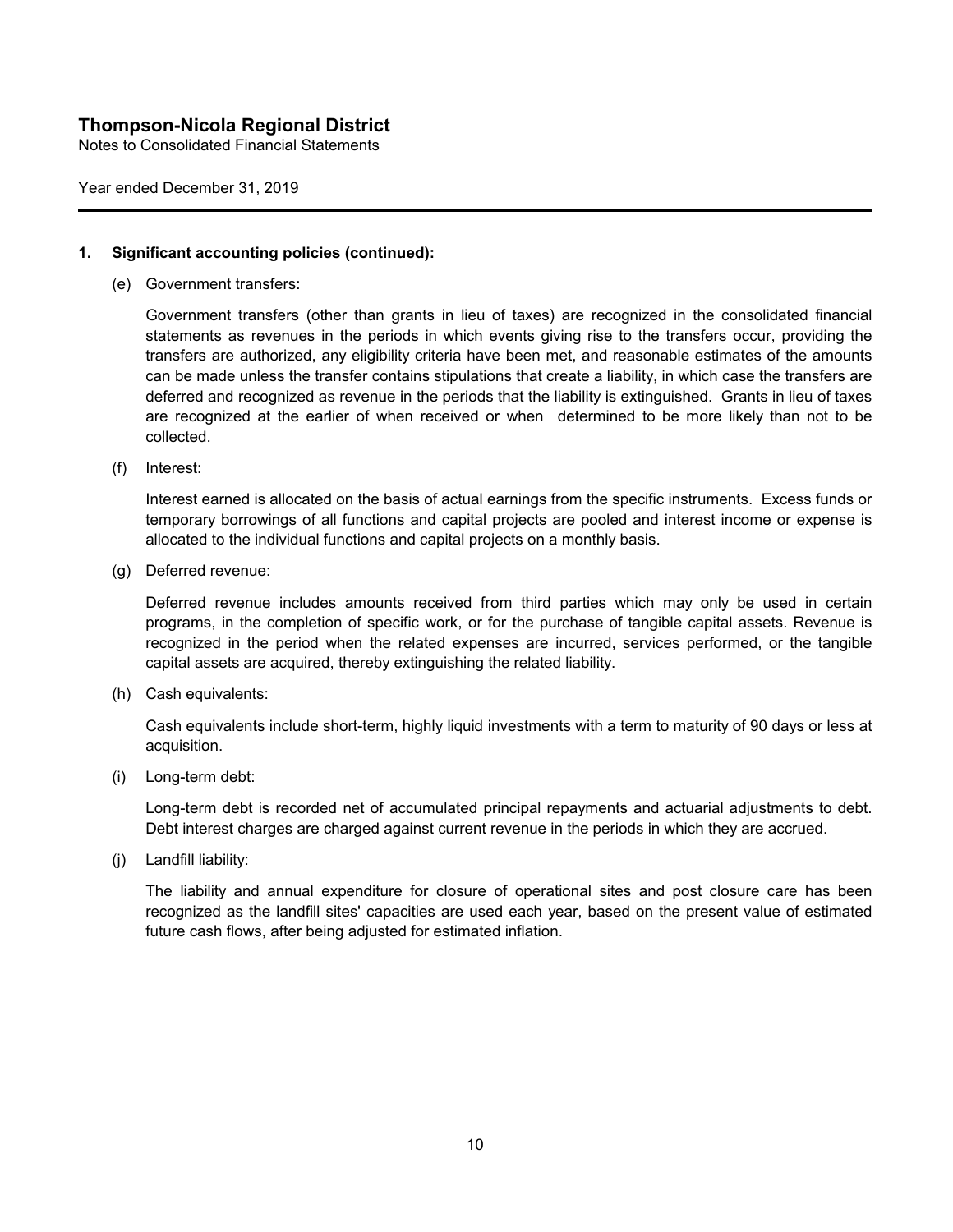Notes to Consolidated Financial Statements

Year ended December 31, 2019

#### **1. Significant accounting policies (continued):**

(k) Liability for contaminated sites:

The TNRD recognizes a liability for remediation of a contaminated site when the site is no longer in productive use or an unexpected event resulting in contamination has occurred and the following criteria are satisfied: contamination exceeds an environmental standard, the TNRD is either directly responsible or has accepted responsibility for remediation, it is expected future economic benefits will be given up and a reasonable estimate of the amount can be made. Future economic benefits are expected to be given up if the TNRD has an external obligation to remediate a site or has commenced remediation on its own accord. The TNRD currently has no recognised contaminated site liabilities.

(l) Non-financial assets:

Non-financial assets are not available to discharge existing liabilities and are held for use in the provision of services. They have useful lives extending beyond the current year and are not intended for sale in the ordinary course of operations.

(i) Tangible capital assets

Tangible capital assets are recorded at historic cost, which includes amounts that are directly attributable to acquisition, construction, development or betterment of the asset. The costs, excluding land and landfill sites, are amortized on a straight-line basis over their estimated useful lives as follows:

| <b>Asset</b>                        | <b>Useful Life - Years</b> |
|-------------------------------------|----------------------------|
| Land improvements                   | 10 - 15 years              |
| Buildings and building improvements | 20 - 70 years              |
| Furniture, fixtures and equipment   | $5 - 20$ years             |
| Vehicles                            | $6 - 20$ years             |
| Water and wastewater infrastructure | 25 - 60 years              |

Annual amortization is prorated in the years of acquisition and disposal. Assets under construction are not amortized until the asset is available for use.

(ii) Contributions of tangible capital assets

Tangible capital assets received as contributions are recorded at the fair value at the date of receipt and also are recorded as revenue.

(iii) Tangible capital assets disclosed at nominal values

Where fair value is undeterminable, tangible capital assets are recognized at a nominal value.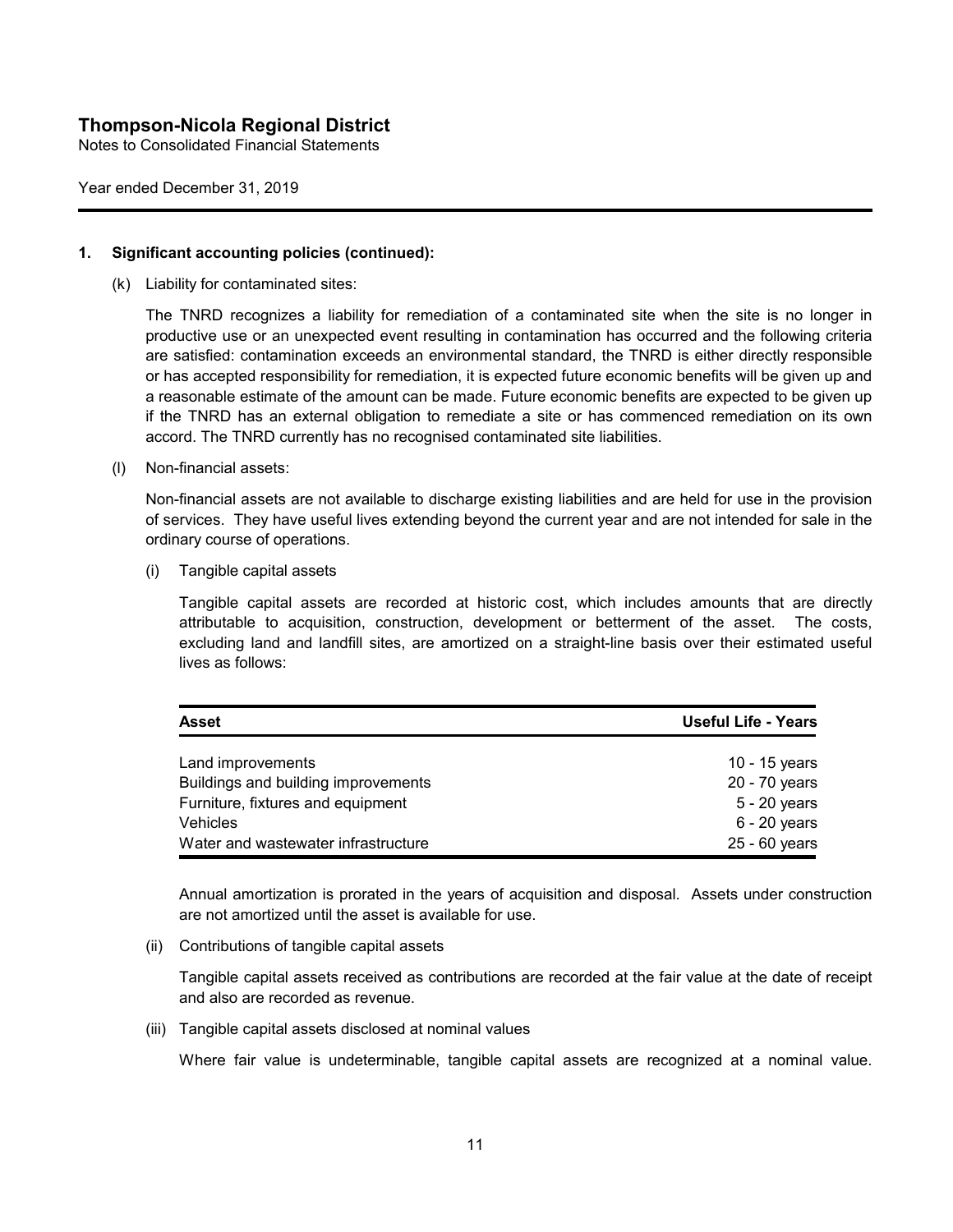Notes to Consolidated Financial Statements

Year ended December 31, 2019

#### **1. Significant accounting policies (continued):**

(iv) Interest capitalization

Interest is capitalized whenever external debt is issued to finance the construction of tangible capital assets.

(v) Leased tangible capital assets

Leases which transfer substantially all of the benefits and risks incidental to ownership of property are accounted for as leased tangible capital assets. All other leases are accounted for as operating leases and the related payments are charged to expenses as incurred.

(vi) Works of art and cultural and historical assets

Works of art and cultural and historical assets are not recorded as assets in these consolidated financial statements.

(m) Budget:

Budget figures shown represent the Annual Budget Bylaw adopted by the Board of Directors on March 28, 2019. In accordance with public sector reporting standards, these figures do not reflect subsequent amendments made by the Board of Directors to reflect changes in the budget throughout the year as required by law.

(n) Employee future benefits:

The costs of multi-employer defined contribution pension plan benefits, such as the Municipal Pension Plan pensions, are the employer's contributions due to the plan in the period.

(o) Use of estimates:

The preparation of the financial statements in conformity with Canadian public sector accounting standards requires management to make estimates and assumptions based on current conditions and laws that affect the reported amounts of assets and liabilities and disclosure of contingent assets and liabilities at the date of the financial statements and the reported amounts of revenues and expenses during the year. The carrying value of the landfill remediation liability, measurement of contaminated site liabilities (if identified) and useful lives of tangible capital assets are significant items subject to such estimates and assumptions.

Actual results could differ from these estimates.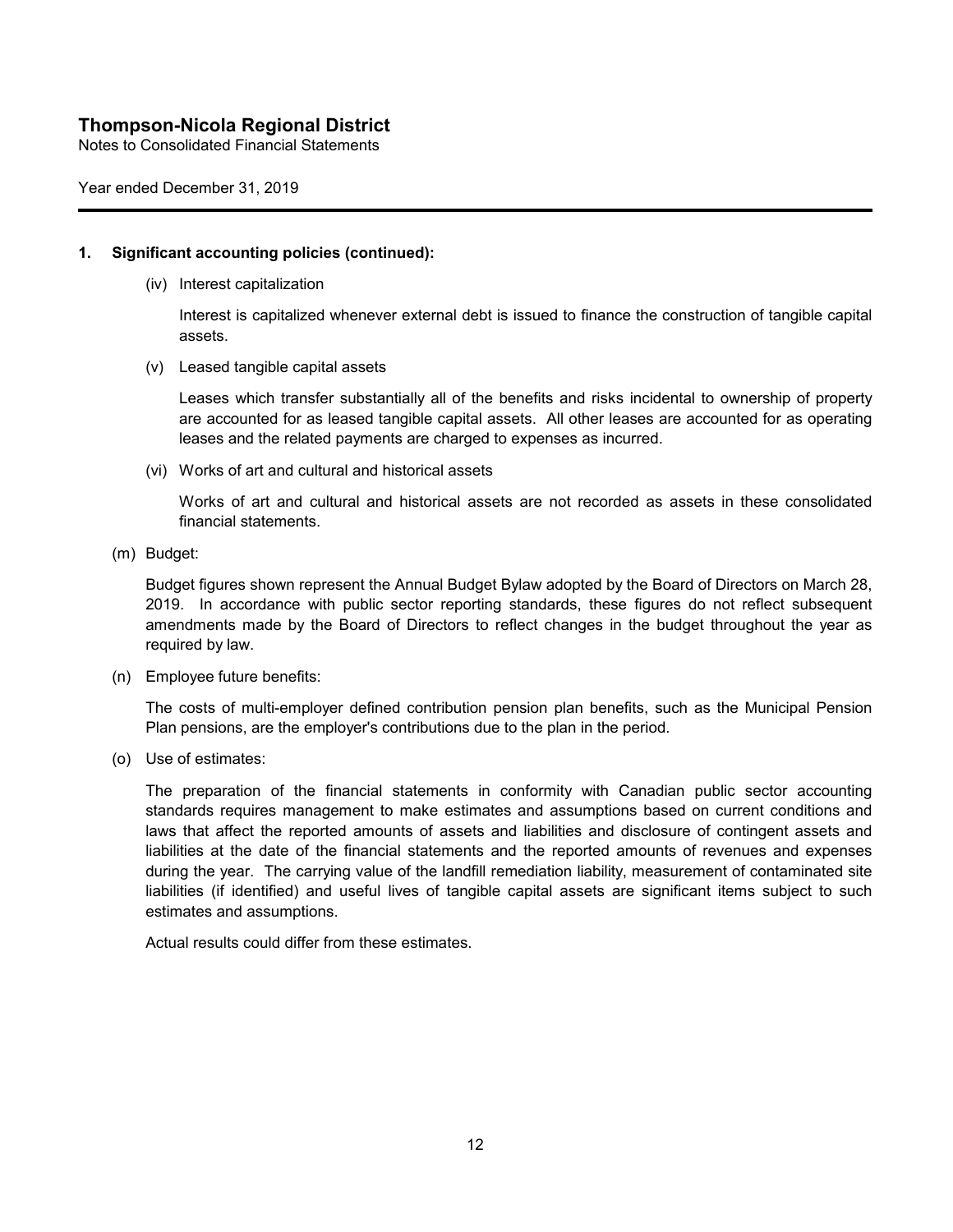Notes to Consolidated Financial Statements

Year ended December 31, 2019

#### **2. Future Accounting Standards:**

In August 2018 the Public Sector Accounting Board issued new accounting standard PS 3280 *Asset Retirement Obligations*, which will be effective for the TNRD in fiscal 2022, although earlier adoption is permitted. This new standard will expand upon and replace PS 3270, *Solid Waste Landfill Closure and Post-Closure Liability* and is expected therefore to impact the calculation of the TNRD landfill liability (see note 8). PS 3280 introduces a different liability calculation methodology in which the ARO liability will generally be recognized earlier and a corresponding tangible capital asset also recognized.

Under PS 3280 an asset retirement obligation liability is recognized when there is a legal obligation to incur retirement costs in relation to a tangible capital asset, the past transaction or event giving rise to the obligation has occurred, it is expected that future economic benefits will be given up, and a reasonable estimate of the amount can be made. All four criteria must be met.

The TNRD has not yet calculated the impact of this change in methodology on the carrying values of its landfill liability, tangible capital assets or accumulated surplus.

#### **3. Cash and cash equivalents:**

|                                | Cost<br>2019               | Cost<br>2018               |
|--------------------------------|----------------------------|----------------------------|
| Bank<br>Short-term investments | \$31,005,667<br>11.390.182 | \$22,875,759<br>16,128,753 |
| Cash and cash equivalents      | \$42,395,849               | \$39,004,512               |

Cash and cash equivalents reported on the consolidated statement of financial position have a cost that approximates market value. Short-term investments are held in Municipal Finance Authority (MFA) pooled money market funds with an annual rate of return of approximately 1.83% (2018 - 1.63%).

#### **4. Accounts receivable:**

Accounts receivable are reported net of a valuation allowance of \$72,856 (2018 - \$84,410).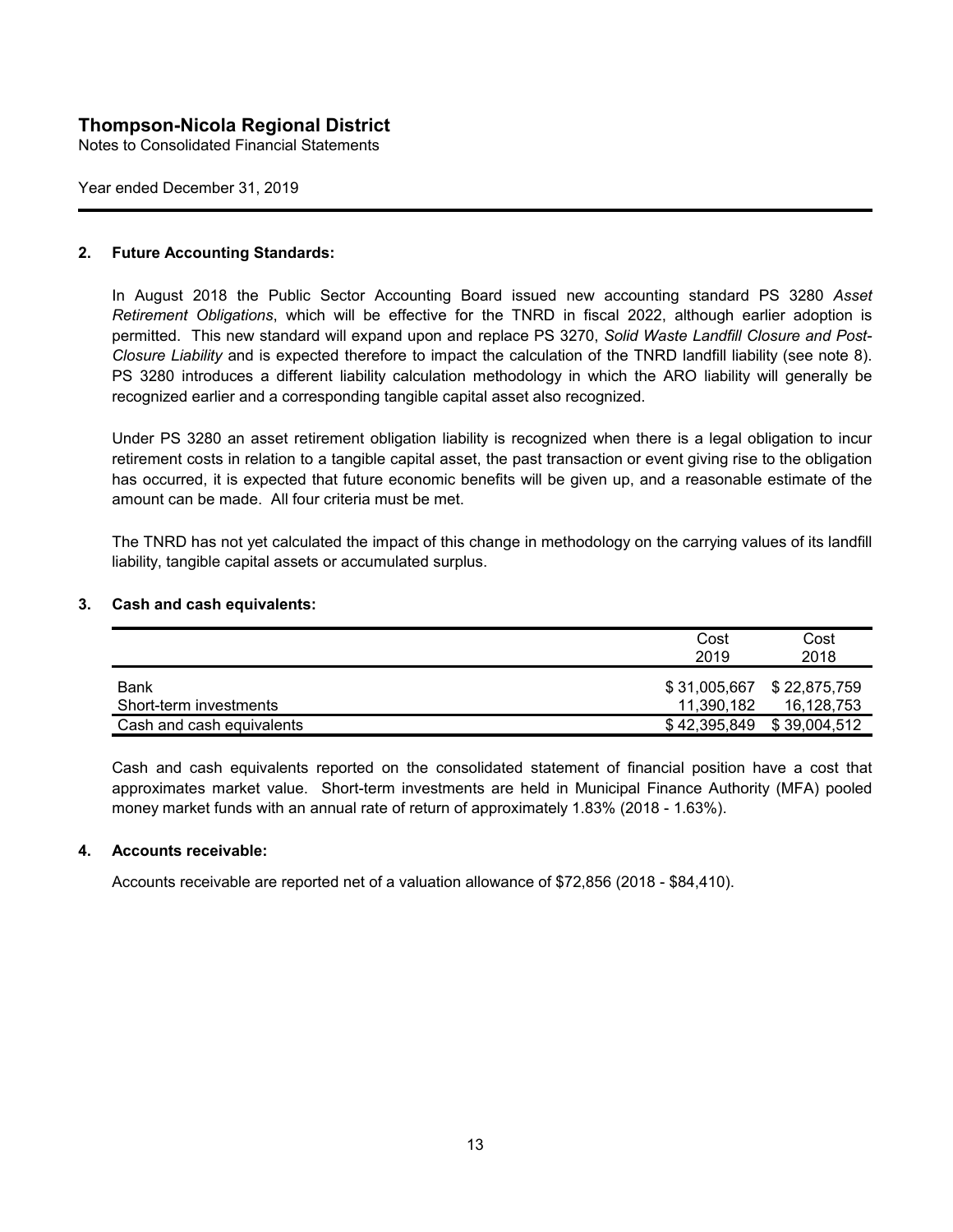Notes to Consolidated Financial Statements

Year ended December 31, 2019

#### **5. Deferred revenue:**

Deferred revenue is comprised of funds for the following entities or purposes:

| Source/purpose:                             | Deferred<br>balance<br>2018 | Contributions<br>/interest | Revenues<br>recognized | Deferred<br>balance<br>2019 |
|---------------------------------------------|-----------------------------|----------------------------|------------------------|-----------------------------|
|                                             |                             |                            |                        |                             |
| Federal Gas Tax - Community Works Funds     | \$4,475,999                 | \$2,178,350                | \$(1,006,538)          | \$5,647,811                 |
| North Thompson Economic Development Society | 77,307                      | 1,429                      |                        | 78,736                      |
| Red Cross - Wildfire Recovery Initiative    | 441,202                     |                            | (372, 748)             | 68,454                      |
| District of Clearwater-Vavenby Taxation     | 47,111                      | 11,179                     |                        | 58,290                      |
| Film grant                                  |                             | 54,389                     |                        | 54,389                      |
| Province of BC-Invasive Plant Program       | 80,000                      |                            | (40,000)               | 40,000                      |
| Creative BC-Film Commission                 | 30,000                      |                            |                        | 30,000                      |
| Friends of the Library donations            | 25,548                      | 2,555                      | (5, 727)               | 22,376                      |
| <b>Library Digitalization Grants</b>        | 12,768                      | 7,500                      | (13, 351)              | 6,917                       |
| Telus grant                                 | 5,535                       |                            |                        | 5,535                       |
| Other unexpended grant proceeds             | 28,463                      | 30,708                     | (30, 857)              | 28,314                      |
| Other                                       | 36,191                      | 2,795                      | (10,321)               | 28,665                      |
|                                             | \$5,260,124                 | \$2,288,905                | \$(1,479,542)          | 6,069,487<br>\$             |

Gas tax funding is provided by the Government of Canada through the Community Works Fund. The use of the funding is established by a funding agreement between the TNRD and the Union of British Columbia Municipalities ("UBCM"). Gas tax revenues are recognized as the funds are expended for eligible purposes and thus earned by the TNRD.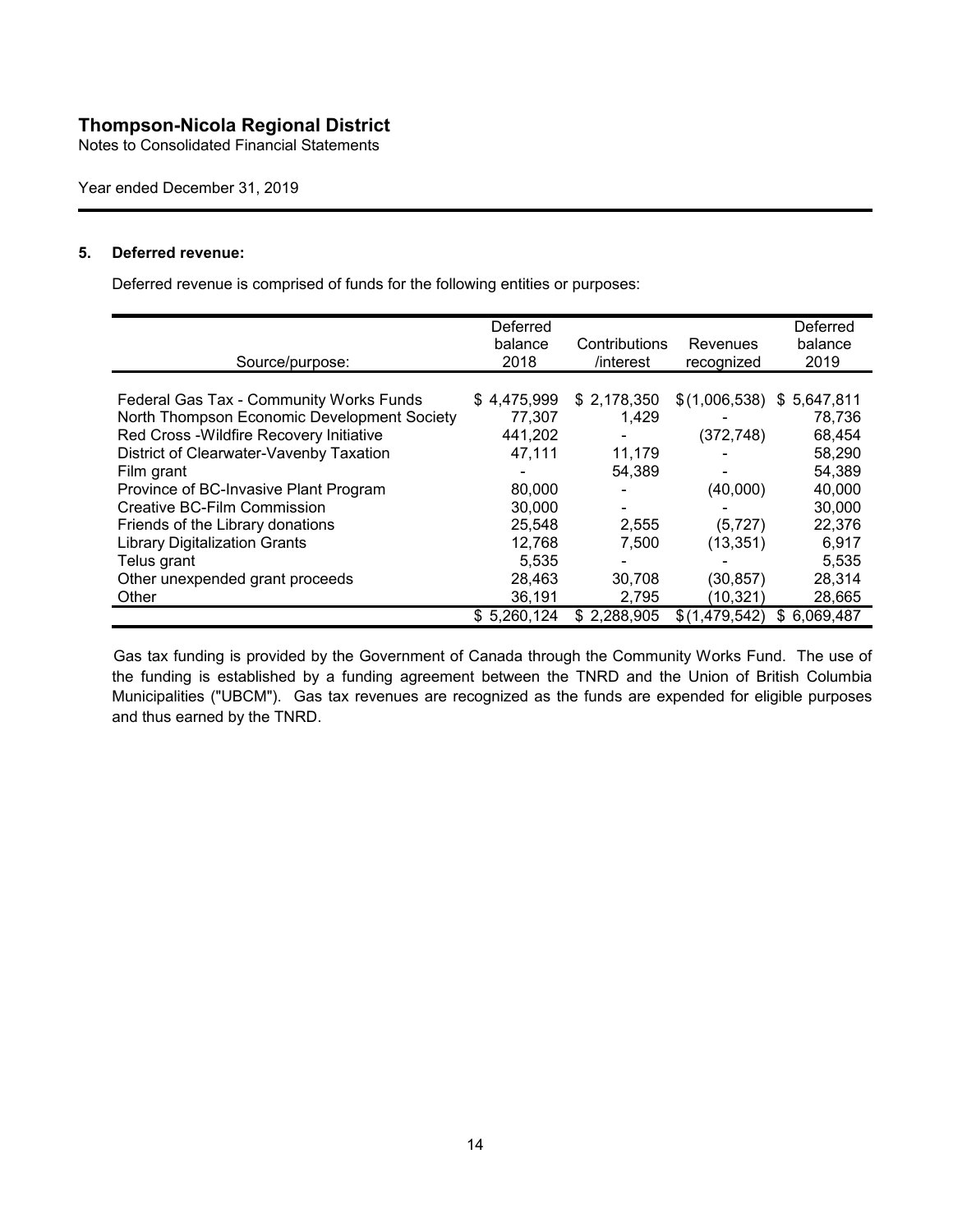Notes to Consolidated Financial Statements

Year ended December 31, 2019

#### **6. Short-term debt:**

Short-term debt is issued under the following programs:

a) MFA Equipment Financing - Lytton Library Facilities Loan

A facilities loan for the Lytton Library building was financed under the MFA equipment loan program. Borrowing is executed through a short-term loan agreement and a demand promissory note, with a 60 month term maturing April 30, 2021. Interest is calculated daily, compounded monthly and paid on a monthly basis. Principal and interest payments of \$1,085 per month are scheduled over the term of the debt, but early repayment of principal can occur at any time without notice or penalty.

b) As at December 31, 2019, short-term debt consists of the following:

| <b>Temporary Debt</b>          | Loan<br>Authorization<br>Bylaw No. | Femporarv<br>Debt Bylaw<br>No. | <b>Balance</b><br>Outstanding<br>Dec 31, 2018 | Principal<br>Issued<br>Repayment |    | Balance<br>Outstanding<br>Dec 31,2019 |  |        |
|--------------------------------|------------------------------------|--------------------------------|-----------------------------------------------|----------------------------------|----|---------------------------------------|--|--------|
| Lytton Library Facilities Loan |                                    |                                | 91.881                                        | $\overline{\phantom{a}}$         |    | 10.846                                |  | 81,035 |
|                                |                                    |                                | 91.881                                        | \$<br>$\blacksquare$             | \$ | 10,846                                |  | 81,035 |

Equipment financing debt matures April 30, 2021 and bears interest at a floating rate as determined by MFA from time to time. Interest paid during the year was \$2,175 (2018 - \$2,221) reflecting an average rate of 2.50% (2018 - 2.28%).

Certain of the above bylaws still have amounts authorized but not yet drawn upon. These represent amounts that the TNRD may still borrow against in future. These are detailed in note 7(b) to these financial statements

Total principal payments required under the equipment financing program debt for the next two years are as follows:

| 2020<br>2021 | w | 10 <sup>o</sup><br>$\overline{ }$<br>$L_{\rm L}$<br>69,913 |
|--------------|---|------------------------------------------------------------|
| Total        | w | $^{\circ}$<br>$\sim$<br>'ບບ<br>ັັ                          |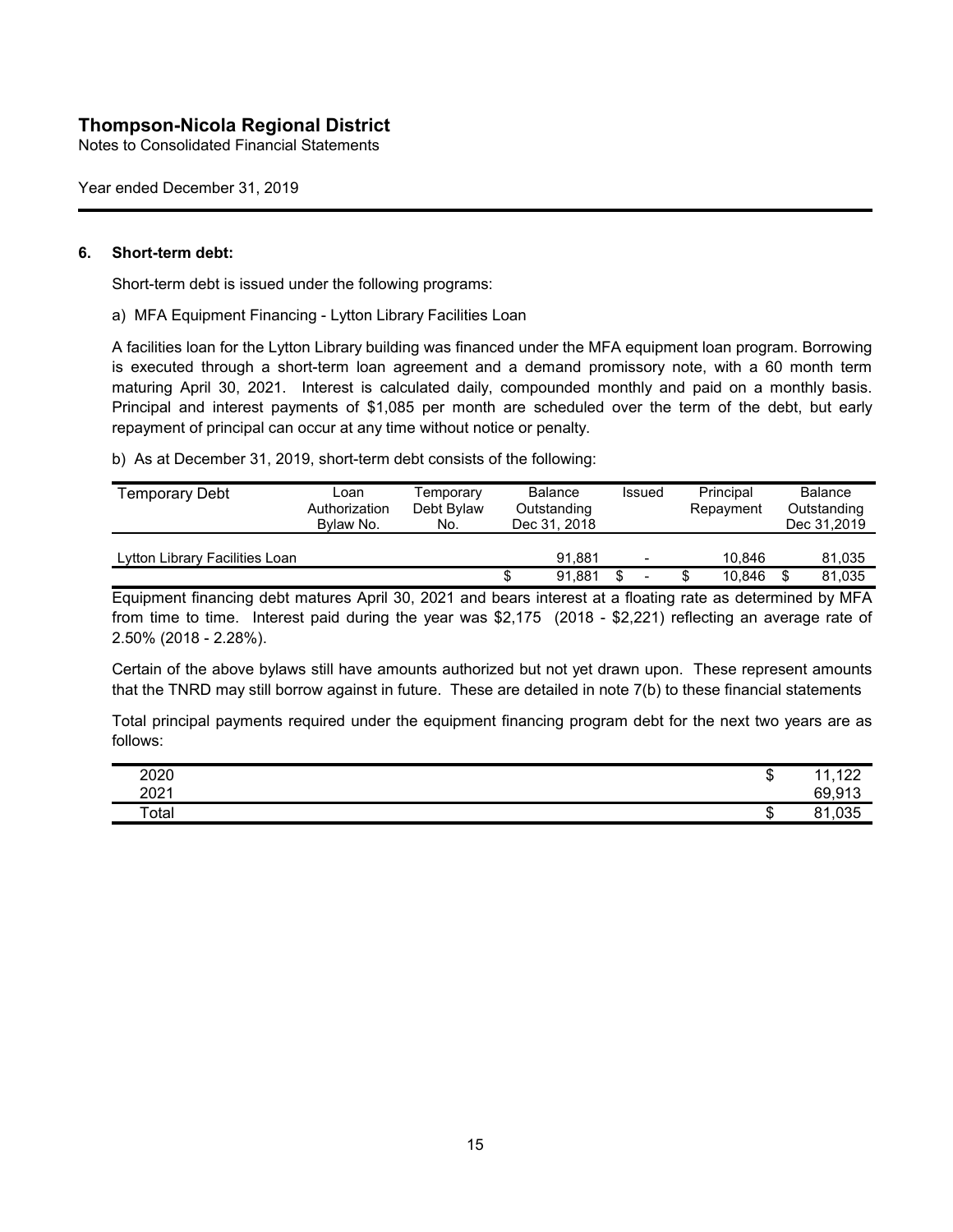Notes to Consolidated Financial Statements

Year ended December 31, 2019

#### **7. Long-term debt:**

The TNRD issues debt instruments through the MFA to finance certain capital expenditures. Under the terms of the debt, the TNRD is required to make principal payments once annually while interest is calculated semiannually and is based on the original debt principal borrowed. Associated with these principal payments, the MFA provides an 'actuarial adjustment', which is a non-cash reduction in the loan balance representing the investment earnings the MFA expects to realize on related sinking fund investments.

Debt interest charges are recorded as an expense in the period incurred. Principal payments and actuarial adjustments are applied to reduce recorded liabilities.

| <b>MFA</b> | <b>Bylaw</b> | Term in                  | Maturity | Interest | <b>Balance</b>  | Issued | Principal     |     | Actuarial  | <b>Balance</b> |
|------------|--------------|--------------------------|----------|----------|-----------------|--------|---------------|-----|------------|----------------|
| Issue      | No.          | Years                    | Date     | Rate     | Outstanding     |        | Repayment     |     | Adjustment | Outstanding    |
| No.        |              |                          |          |          | Dec 31, 2018    |        |               |     |            | Dec 31, 2019   |
| 70         | 1702         | 20                       | 2019     | 2.100 %  | 4,126           |        | 1,823         |     | 2,303      |                |
| 72         | 1762         | 20                       | 2020     | 2.100 %  | 69.264          |        | 15,689        |     | 18,181     | 35,394         |
| 95         | 2054         | 20                       | 2025     | 1.800 %  | 17,552          |        | 1,470         |     | 786        | 15,296         |
| 95         | 2054         | 20                       | 2025     | 1.800 %  | 20,622          |        | 1,728         |     | 923        | 17,971         |
| 102        | 2180         | 20                       | 2027     | 2.250 %  | 11.854          |        |               | 728 | 392        | 10,734         |
| 103        | 2205         | 20                       | 2028     | 2.650 %  | 75,358          |        | 4.240         |     | 2.036      | 69,082         |
| 103        | 2205         | 20                       | 2028     | 2.650 %  | 33.721          |        | 1.897         |     | 913        | 30.911         |
| 103        | 2205         | 20                       | 2028     | 2.650 %  | 42.074          |        | 2,368         |     | 1,136      | 38.570         |
| 131        | 2498         | 20                       | 2035     | 2.200 %  | 231.441         |        | 9.194         |     | 999        | 221,248        |
| 137        | 2088         | 20                       | 2036     | 2.600 %  | 371,216         |        | 14,144        |     | 1.007      | 356,065        |
| 137        | 2227         | 20                       | 2036     | 2.600 %  | 227.464         |        | 8,667         |     | 618        | 218,179        |
| 137        | 2350         | 20                       | 2036     | 2.600 %  | 220.502         |        | 8,402         |     | 598        | 211,502        |
| 146        | 2084         | 20                       | 2036     | 3.200 %  | 934,545         |        | 34,780        |     |            | 899,765        |
|            |              | Total MFA debenture debt |          |          | $$2,259,739$ \$ |        | \$<br>105,130 | \$  | 29,892     | \$2,124,717    |

(a) As at December 31, 2019, long-term debt consists of the following:

The weighted average interest rate for 2019 was 2.59% (2018 - 2.56%). Interest paid during the year was \$76,840. (2018 - \$53,844)

Total principal payments required of the TNRD for the next five years are as follows:

| 2020  | \$ | 103,307 |
|-------|----|---------|
| 2021  |    | 87,618  |
| 2022  |    | 87,618  |
| 2023  |    | 87,618  |
| 2024  |    | 87,618  |
| Total | ъĐ | 453,779 |

Scheduled debt repayments may be suspended by the MFA if the MFA reasonably anticipates that it has sufficient investment assets to cover all remaining principal and interest requirements of the MFA funding debentures.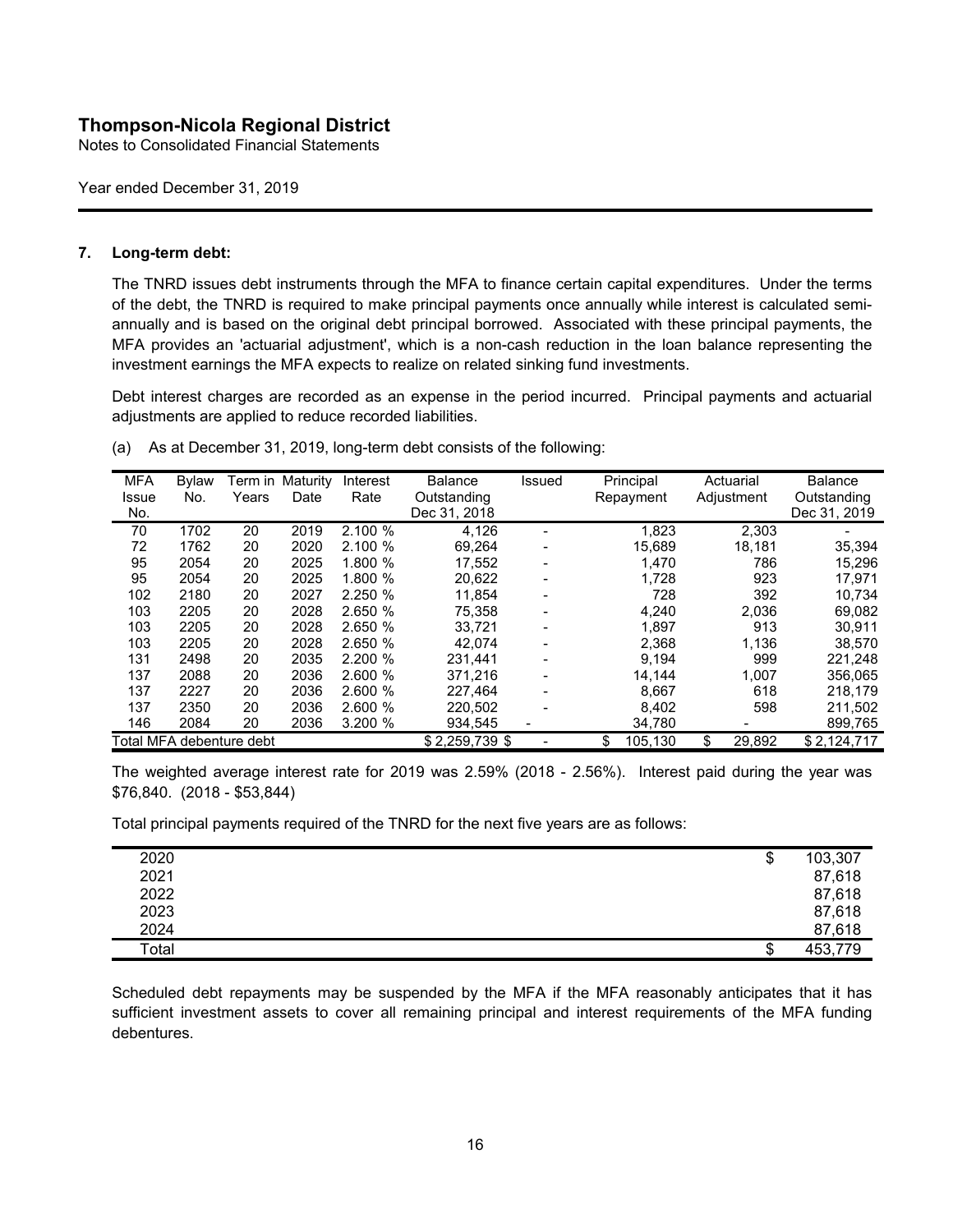Notes to Consolidated Financial Statements

Year ended December 31, 2019

#### **7. Long-term debt (continued):**

#### (b) Unissued debt:

The TNRD has authorized but unissued debentures with the MFA as follows:

| Service                                                     | Loan Authorization.<br><b>Bylaw Number</b> | <b>Adoption Date</b>           | Amount<br>Authorized      | Amount<br>Unissued   |
|-------------------------------------------------------------|--------------------------------------------|--------------------------------|---------------------------|----------------------|
| Loon Lake Fire Protection<br><b>Tobiano Fire Protection</b> | 2652<br>2657                               | April 2018<br><b>July 2018</b> | 653,000<br>S<br>1,000,000 | 653,000<br>1.000.000 |
| Total                                                       |                                            |                                | .653.000                  | 1,653,000            |

#### **8. Landfill remediation liability:**

The TNRD is responsible for closure and post-closure care costs of five landfill sites: Clearwater, Barriere and Chase, which were closed and ceased operations in 2012, and Lower Nicola and Heffley Creek, which remain in operation. Closure and post-closure activities include a final cover and landscaping, surface and ground water monitoring, leachate control and visual inspection as defined by Ministry of Environment regulations.

A liability of \$5,461,528 (2018 - \$5,461,528) has been recorded for these costs. The liability is recognized as the landfill site's capacity is used and represents management's best estimate of the discounted future cash flows associated with meeting these responsibilities, using an inflation rate of 2% (2018 – 2%) and discount rate of 2.81% (2018 – 3%), pro-rated based on the percentage of total capacity at the site used to date.

Closure and post-closure care requirements are established by Provincial regulation.

Present value of future cash flows for 100% of expected landfill closure and post-closure care costs is now estimated to be \$15,013,693 (2018 - \$14,280,559).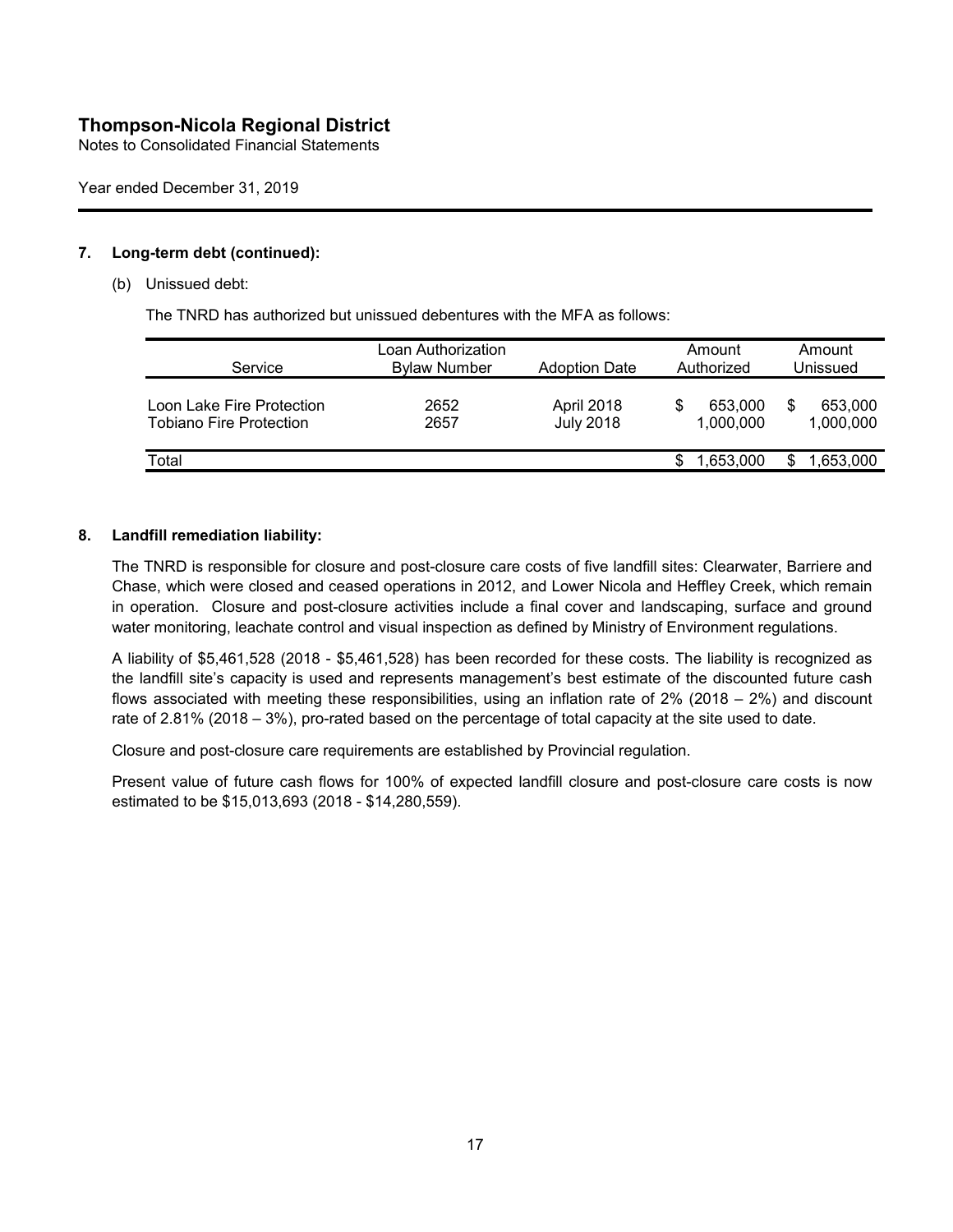Notes to Consolidated Financial Statements

Year ended December 31, 2019

#### **8. Landfill remediation liability (continued):**

The estimated years until closure, remaining capacity and life of the landfill sites and related estimated costs are as follows:

|                                   |    | Clearwater,               |   |                      |                   |
|-----------------------------------|----|---------------------------|---|----------------------|-------------------|
|                                   |    | <b>Barriere and Chase</b> |   | <b>Heffley Creek</b> | Lower Nicola      |
| Closure date                      |    | closed                    |   | 2111                 | 2093              |
| Future closure/post-closure costs | \$ | 3.929.510                 | S | 198,622,511          | \$<br>142,073,223 |
| Present value of future costs     | S. | 2,982,749                 |   | 5,882,450            | \$<br>6,148,494   |
| Total capacity (m3)               |    | n/a                       |   | 2,029,269            | 1,501,415         |
| Deposited to date (m3)            |    | n/a                       |   | 561.506              | 209,949           |
| Utilization to date               |    | 100%                      |   | 28%                  | 14%               |
| Post-closure care requirement     |    | 25 years                  |   | 100 years            | 100 years         |

Once landfills are closed, post closure care is expected to occur annually. For Clearwater, Barriere and Chase this began in 2014.

The reported liability is based on estimates and assumptions with respect to anticipated events over the expected remaining service life and post-closure care periods for the landfills of up to 192 years, using the best information available to management. Changes in the liability could result from new technology, changes in regulatory requirements or accounting standards, settling of waste or changes in fill rates, inflation rates and/or interest rates. Changes to the Regional Solid Waste Management Plan and other future events may result in significant changes to the estimated timelines, total expenditures, capacity usage or total capacity and the resulting estimated landfill remediation liability. Any change in the liability for cumulative capacity used to date, which could be material, would be recognized prospectively as a change in estimate.

Management periodically performs an assessment of the underlying assumptions related to the reported liability and utilizes the expertise of a qualified firm of engineers external to the Regional District in forming the above estimates. This was most recently updated in 2019.

The above landfill liability reflected in these financial statements follows the methodology set out in PS 3270, *Solid Waste Landfill Closure and Post-Closure Liability*. However, as referenced in note 2, in August 2018 the Public Sector Accounting Board issued new accounting standard PS 3280 *Asset Retirement Obligations*, which will expand upon and replace PS 3270 and introduce changes in the accounting for this liability. The impact of this change for the TNRD is yet to be determined.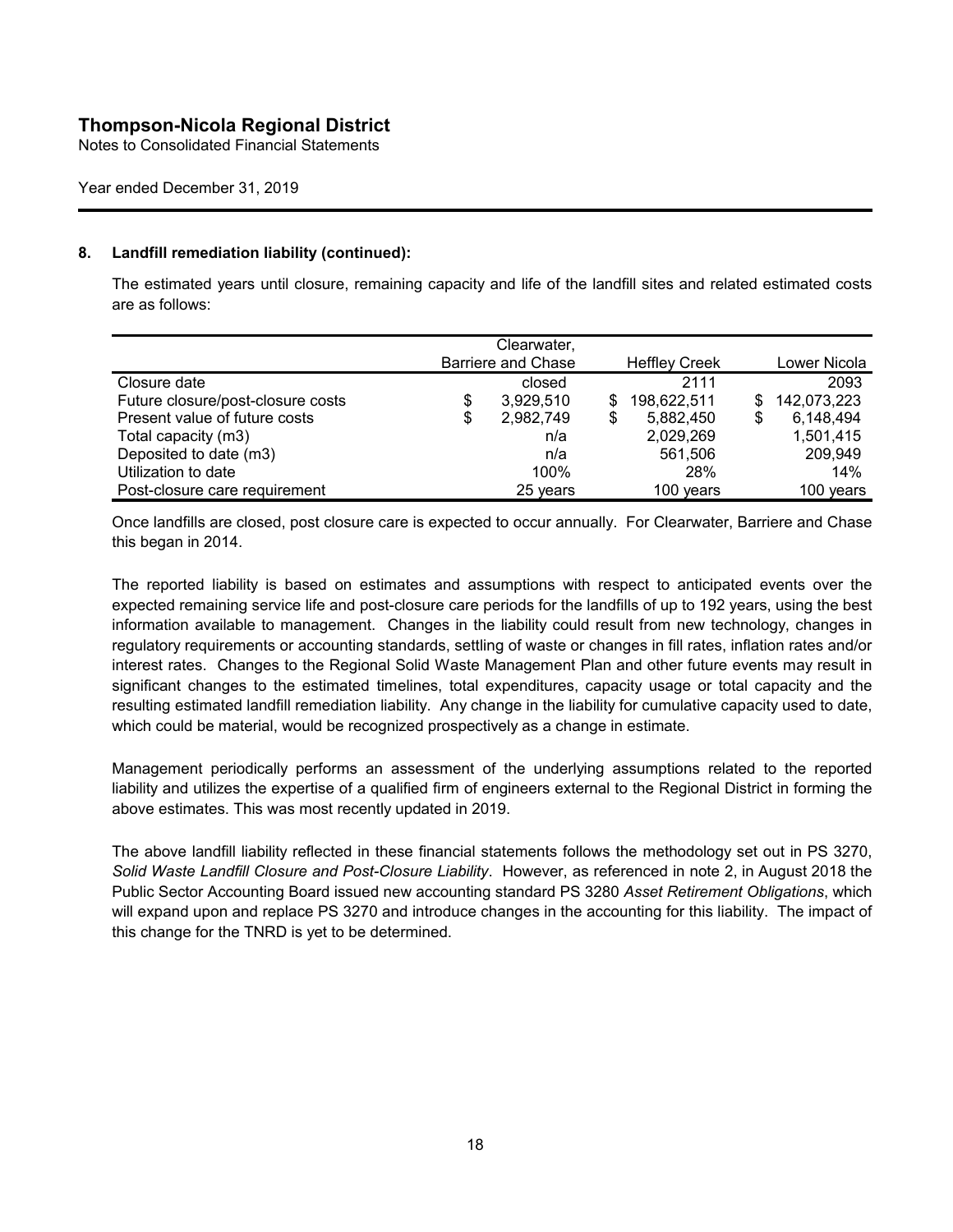Notes to Consolidated Financial Statements

Year ended December 31, 2019

## **9. Tangible capital assets:**

| Total      |
|------------|
|            |
|            |
|            |
|            |
|            |
| 88,109,060 |
| 6,575,235  |
| (94, 758)  |
|            |
| 94,589,537 |
|            |
| 37,711,861 |
| (73, 917)  |
| 3,394,670  |
| 41,032,614 |
| 53,556,923 |
|            |

Assets under construction having a value of \$1,245,885 (2018 - \$633,420) have not been amortized. Amortization of these assets will commence when the asset is available for service.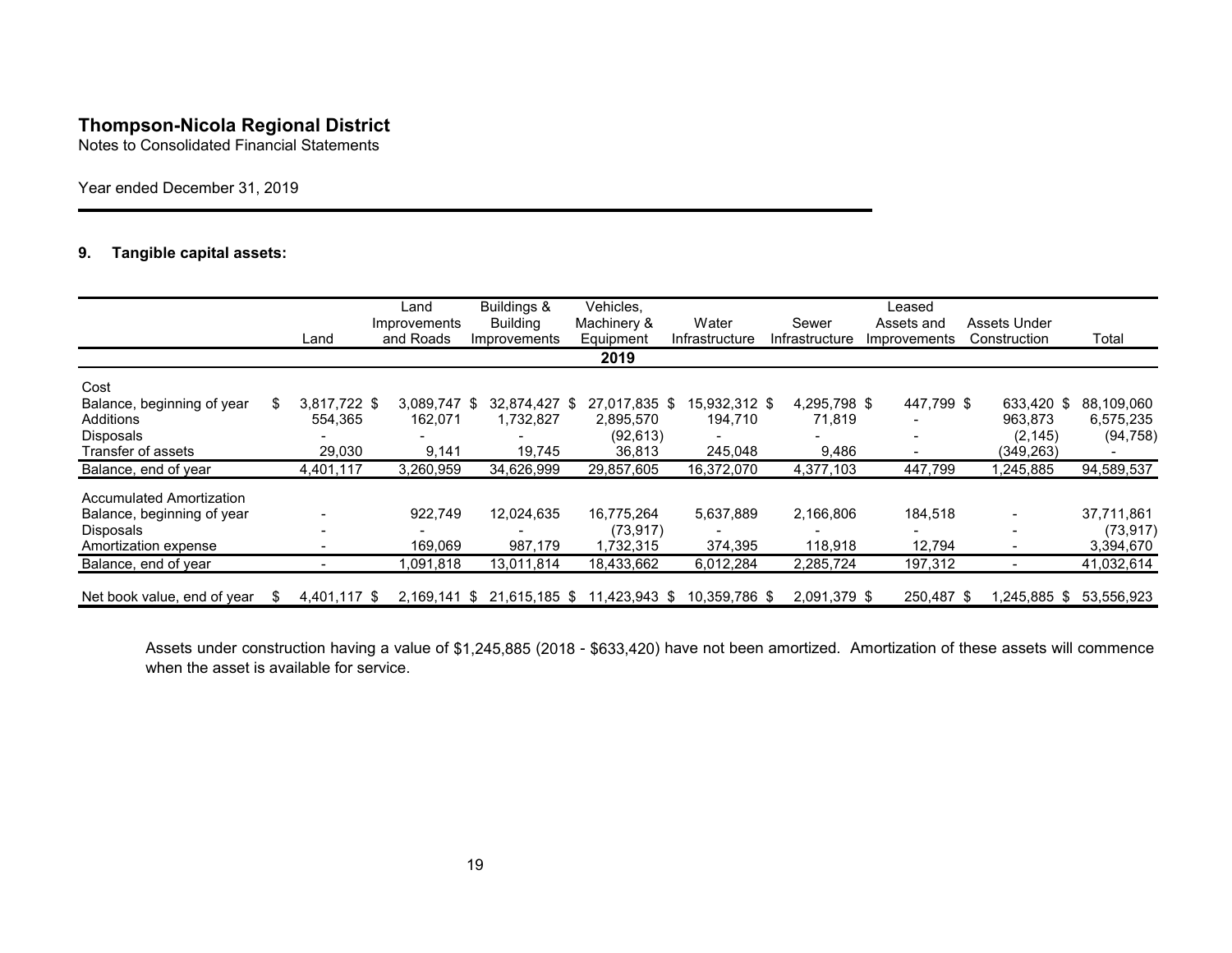Notes to Consolidated Financial Statements

Year ended December 31, 2019

## **9. Tangible capital assets (continued):**

|                                 |   |              | Land         | Buildings &         | Vehicles,     |                     |                | ∟eased       |                 |            |
|---------------------------------|---|--------------|--------------|---------------------|---------------|---------------------|----------------|--------------|-----------------|------------|
|                                 |   |              | Improvements | <b>Building</b>     | Machinery &   | Water               | Sewer          | Assets and   | Assets Under    |            |
|                                 |   | Land         | and Roads    | <i>Improvements</i> | Equipment     | Infrastructure      | Infrastructure | Improvements | Construction    | Total      |
|                                 |   |              |              |                     | 2018          |                     |                |              |                 |            |
| Cost                            |   |              |              |                     |               |                     |                |              |                 |            |
| Balance, beginning of year      | S | 3,817,722 \$ | 3.089.747 \$ | 31,212,215 \$       | 24,794,038 \$ | 13,895,852 \$       | 4,190,833 \$   | 447,799 \$   | 2,898,584<br>\$ | 84,346,790 |
| Additions                       |   |              |              | 1,493,175           | 2,112,123     | 90,471              | 33,189         |              | 392,559         | 4,121,517  |
| <b>Disposals</b>                |   |              |              |                     | (319, 383)    |                     |                |              | (39, 864)       | (359, 247) |
| Transfer of assets              |   |              |              | 169,037             | 431,057       | 1,945,989           | 71,776         |              | (2,617,859)     |            |
| Balance, end of year            |   | 3,817,722    | 3,089,747    | 32,874,427          | 27,017,835    | 15,932,312          | 4,295,798      | 447,799      | 633,420         | 88,109,060 |
| <b>Accumulated Amortization</b> |   |              |              |                     |               |                     |                |              |                 |            |
| Balance, beginning of year      |   |              | 755,509      | 11,098,474          | 15,651,281    | 5,272,232           | 2,050,251      | 171,724      |                 | 34,999,471 |
| Disposals                       |   |              |              |                     | (309, 383)    |                     |                |              |                 | (309, 383) |
| Amortization expense            |   |              | 167,240      | 926,161             | 1,433,366     | 365,657             | 116,555        | 12,794       |                 | 3,021,773  |
| Balance, end of year            |   |              | 922,749      | 12,024,635          | 16,775,264    | 5,637,889           | 2,166,806      | 184,518      |                 | 37,711,861 |
| Net book value, end of year     |   | 3,817,722 \$ | 2,166,998 \$ | 20,849,792 \$       | 10,242,571    | 10,294,423 \$<br>-S | 2,128,992 \$   | 263,281 \$   | 633,420 \$      | 50,397,199 |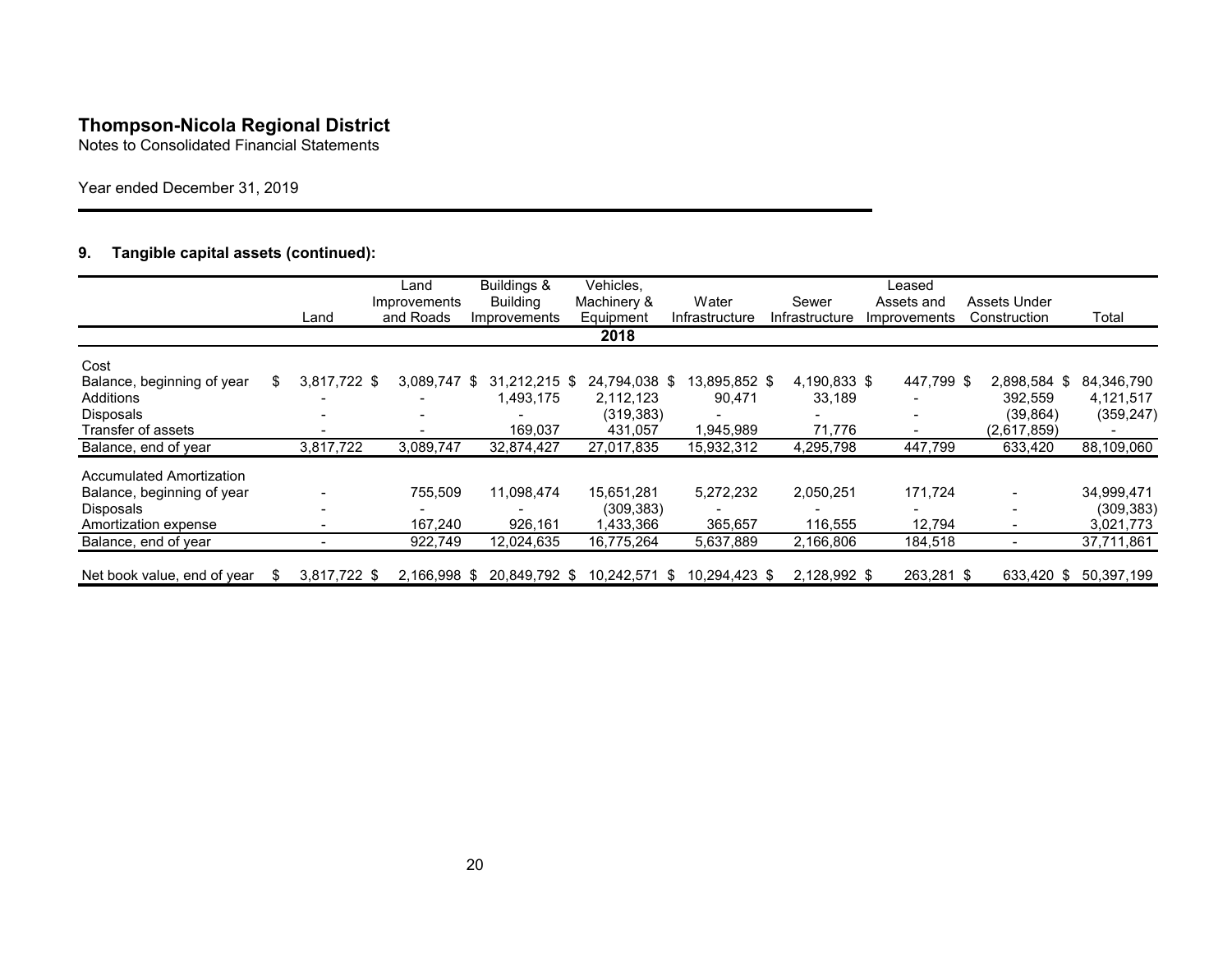Notes to Consolidated Financial Statements

Year ended December 31, 2019

#### **10. Accumulated Surplus:**

Accumulated surplus is comprised of unrestricted surplus, operating reserves, and capital reserves. Unrestricted surplus includes amounts invested in tangible capital assets, net of related debt, amortization and other unrestricted surplus carried forward. Operating reserves are surpluses set aside to fund future operating requirements of the specific service areas listed. Capital reserves are set aside by the Board for future capital requirements and use of these reserves must be approved by bylaw. Parkland dedication reserves are statutory reserves that may only be used to acquire future parkland. Cemetery perpetual care reserves are also statutory which must be held into perpetuity for the future care and maintenance of the related cemeteries.

Total surplus and reserves at December 31, 2019 are as follows:

|                           | 2019          | 2018          |
|---------------------------|---------------|---------------|
| Unrestricted surplus      | \$ 60,298,085 | \$ 55,691,616 |
| Operating reserves        | 17.592.764    | 16.508.452    |
| Capital reserves          | 4.845.195     | 4.812.867     |
| Total accumulated surplus | \$ 82,736,044 | \$77.012.935  |

Individual fund surpluses and reserves at December 31, 2019 are as follows:

|                                       | 2019         | 2018         |
|---------------------------------------|--------------|--------------|
| <b>Unrestricted surplus:</b>          |              |              |
| Investment in tangible capital assets | \$51,432,206 | \$48,137,460 |
| Investment in Strata Corp (KAS2093)   | 327.680      | 688.881      |
| Other                                 | 8,538,199    | 6,865,275    |
| Total surplus                         | \$60,298,085 | \$55,691,616 |

|                                   | 2019         | 2018         |
|-----------------------------------|--------------|--------------|
| <b>Operating Reserves:</b>        |              |              |
| Insurance Deductible Reserve      | \$<br>11.967 | 11,749<br>S  |
| <b>Proposed Function Reserve</b>  | 187,379      | 174,158      |
| <b>General Administration</b>     | 2,219,540    | 2,223,420    |
| Solid Waste Management            | 10,764,385   | 10,137,890   |
| E911                              | 236,126      | 231,839      |
| <b>Building Department</b>        | 1,858,660    | 1,824,910    |
| <b>Community Assistance Funds</b> | 868,277      | 901,603      |
| Library System                    | 1,446,430    | 1,002,883    |
| Total operating reserves          | \$17,592,764 | \$16,508,452 |

Interest income and contributions to operating reserves for 2019 were \$1,179,311 (2018 - \$3,253,377) and transfers out of reserves were \$95,000 (2018 - \$50,000).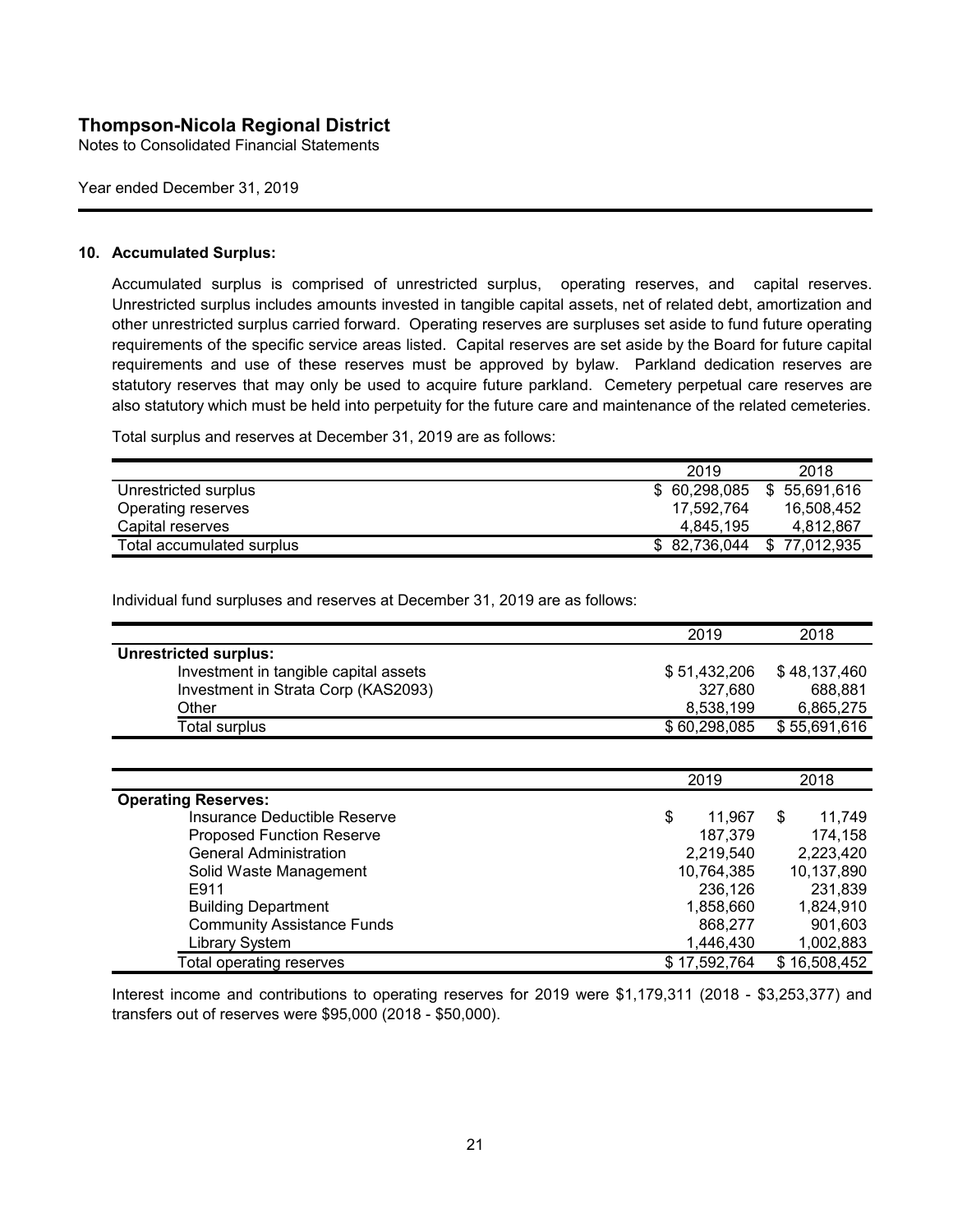Notes to Consolidated Financial Statements

Year ended December 31, 2019

## **10. Accumulated Surplus (continued):**

|                                       | 2019            | 2018            |
|---------------------------------------|-----------------|-----------------|
| <b>Capital Reserves:</b>              |                 |                 |
| General Fund:                         |                 |                 |
| E911                                  | \$<br>1,822,237 | \$<br>1,771,060 |
| <b>Ashcroft Fire Protection</b>       | 58,610          | 57,546          |
| <b>Barriere Fire Protection</b>       | 35,349          | 31,664          |
| <b>Blackpool Fire Protection</b>      | 141,021         | 111,165         |
| Little Fort Fire Protection           | 20,000          |                 |
| Loon Lake Fire Protection             | 10,000          |                 |
| <b>McLure Fire Protection</b>         | 20,000          |                 |
| <b>Pritchard Fire Protection</b>      | 93,826          | 85,291          |
| South Green Lake Fire Protection      | 20,000          |                 |
| <b>Tobiano Fire Protection</b>        | 10,000          |                 |
| Vavenby Fire Protection               | 2,022           | 246,345         |
| <b>Noxious Weed Service</b>           | 7,000           |                 |
| Alternative Waste Collection - Area B | 89,184          | 67,928          |
| Alternative Waste Collection - Area J | 314,319         | 280,629         |
| Alternative Waste Collection - Area N | 9,250           | 9,082           |
| Alternative Waste Collection - Area P | 5,176           | 5,082           |
| Cemetery - Area B                     | 11,379          |                 |
| Community Halls - Area B              | 86,909          | 33,557          |
| <b>Vavenby Community Hall</b>         | 12,213          | 14,705          |
| Nicola Valley Aquatic Centre          | 226,460         | 188,926         |
| Parks - Area A                        | 60,457          | 211,580         |
| Parks - Area B                        | 53,359          | 95,383          |
| Parkland Dedication - Area E          | 16,501          | 16,201          |
| Parkland Dedication - Area M          | 93,505          | 91,807          |
| Parkland Dedication - Area P          | 55,581          | 54,572          |
| <b>Reserve: Recreation M&amp;N</b>    | 5,000           |                 |
| <b>TNRD Library Service</b>           | 617,042         | 605,838         |
| TV - Area B                           | 10,316          | 2,065           |
|                                       | 3,906,716       | 3,980,426       |
| Sewer Fund:                           |                 |                 |
| Paul Lake                             | 182,210         | 178,778         |
| Pritchard                             | 83,675          | 77,969          |
|                                       | 265,885         | 256,747         |
| <b>Subtotal</b>                       | \$4,172,601     | \$4,237,173     |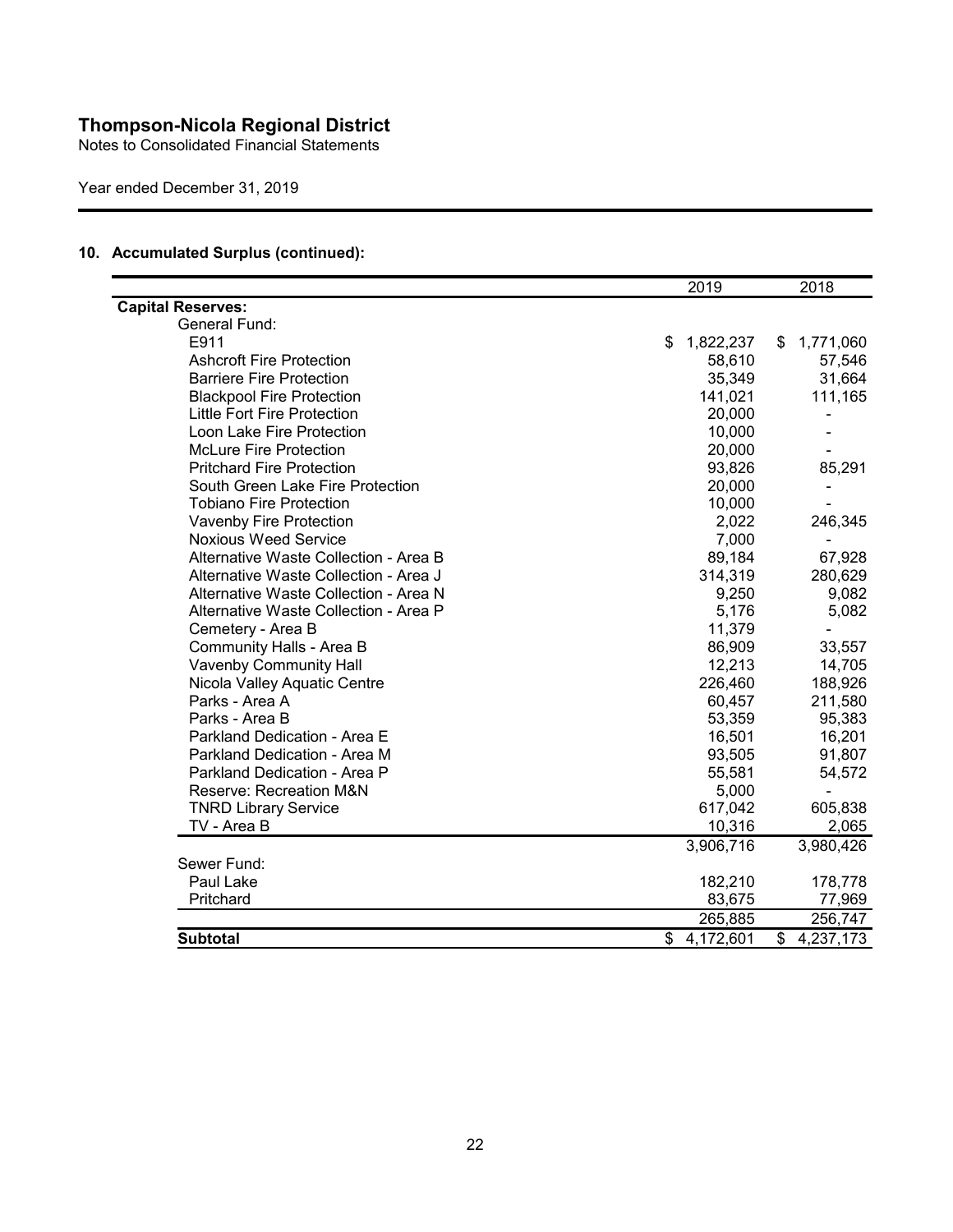Notes to Consolidated Financial Statements

Year ended December 31, 2019

#### **10. Accumulated Surplus (continued):**

|                                  | 2019            | 2018            |
|----------------------------------|-----------------|-----------------|
| <b>Subtotal Continued</b>        | \$<br>4,172,601 | \$<br>4,237,173 |
| Water Fund:                      |                 |                 |
| <b>Black Pines</b>               | 50,539          | 42,699          |
| <b>Blue River</b>                | 57,675          | 46,627          |
| Del Oro                          | 47,020          | 37,241          |
| Evergreen                        | 5,514           | 3,707           |
| Loon Lake                        | 25,263          | 22,491          |
| Maple Mission                    | 87,562          | 84,045          |
| Pritchard                        | 91,978          | 74,386          |
| Savona                           | 210,519         | 177,607         |
| Spences Bridge                   | 35,399          | 34,827          |
| Vavenby                          | 38,221          | 36,620          |
| Walhachin                        | 19,809          | 12,603          |
|                                  | 669,499         | 572,853         |
| Perpetual Care Fund:             |                 |                 |
| <b>Blue River Cemetery</b>       | 2,631           | 2,516           |
| Avola Cemetery                   | 363             | 325             |
| <b>Little Fort Contributions</b> | 101             |                 |
|                                  | 3,095           | 2,841           |
| Total capital reserves           | 4,845,195<br>\$ | 4,812,867<br>\$ |

Interest income and contributions to capital reserves for 2019 were \$494,363 (2018 - \$590,558) and transfers out of reserves were \$462,035 (2018 - \$210,149).

In 2017 the Pritchard Fire Protection capital reserve borrowed funds from the E911 capital reserve, with a repayment term of 10 years, plus interest at the same rate that the reserve would have earned on these funds. At December 31, 2019 the amount owing is \$ 57,188 (2018 - \$74,238).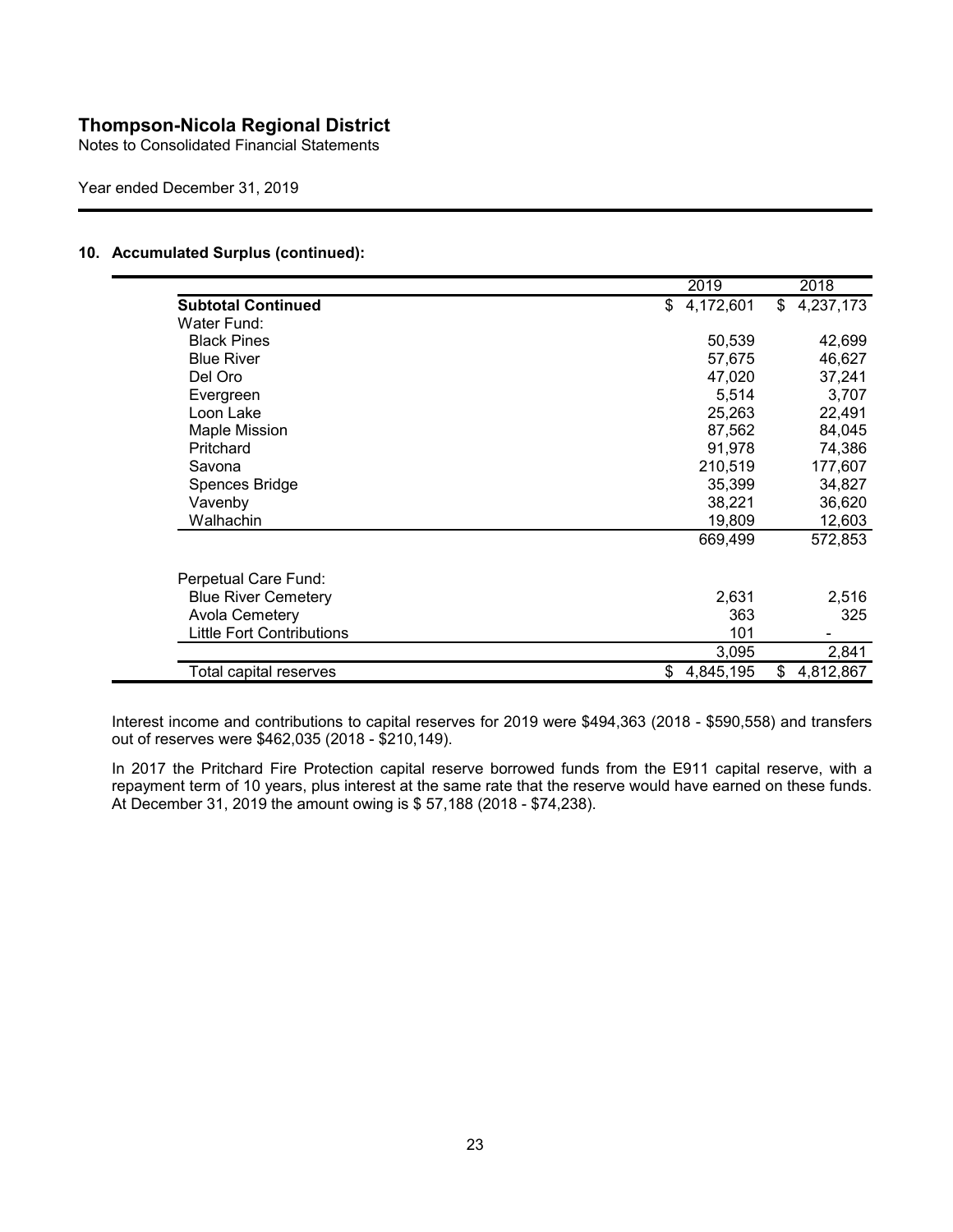Notes to Consolidated Financial Statements

Year ended December 31, 2019

#### **11. Commitments and contingencies:**

(a) Contracted Services:

In the normal course of business, the TNRD enters into commitments for both capital and operational expenses, for periods ranging from one to five years. These commitments have been budgeted for within the appropriate annual budgets approved by the Board of Directors.

The TNRD is committed to total minimum future payments under operating leases and contract commitments as follows:

| Year | Land & Buildings         | Vehicles & Equipment | <b>Service Agreements</b> | Total      |
|------|--------------------------|----------------------|---------------------------|------------|
| 2020 | \$<br>39.158             | 89.699               | \$<br>4,955,545           | 5,084,402  |
| 2021 | 4.636                    | 75,051               | 4,639,935                 | 4,719,622  |
| 2022 | $\blacksquare$           | 40.760               | 4,435,784                 | 4,476,544  |
| 2023 | -                        | ۰                    | 3,697,153                 | 3,697,153  |
| 2024 | $\overline{\phantom{a}}$ | ۰                    | 207,535                   | 207,535    |
|      | 43.794                   | 205.510              | 17,935,952                | 18,185,256 |

(b) Landfill, Transfer Station and Eco-Depot:

The TNRD has contracts for the operation and management of landfills, transfer stations and eco-depots for each calendar year through to June 30, 2023. The expected annual cost of executing these contracts is approximately \$3.18 million.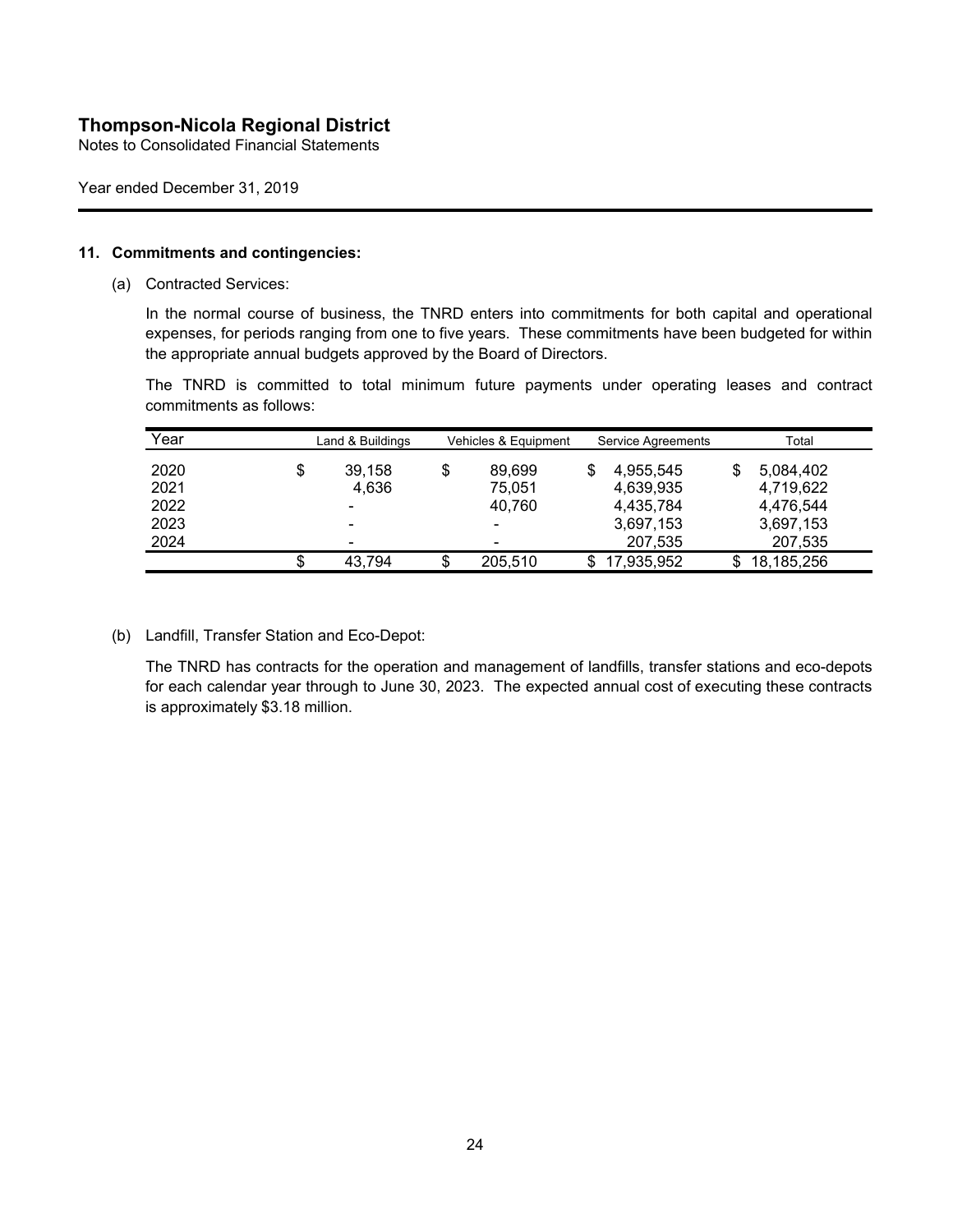Notes to Consolidated Financial Statements

Year ended December 31, 2019

#### **11. Commitments and contingencies (continued):**

(c) Pension Liability:

The Thompson-Nicola Regional District (TNRD) and its employees contribute to the Municipal Pension Plan (a jointly trusteed pension plan). The board of trustees, representing plan members and employers, is responsible for administering the plan, including investment of the assets and administration of benefits. The plan is a multi-employer defined benefit pension plan. Basic pension benefits are based on a formula. As at December 30, 2018, the plan has about 205,000 active members and approximately 101,000 retired members. Active members include approximately 40,000 contributors from local government.

Every three years, an actuarial valuation is performed to assess the financial position of the plan and adequacy of plan funding. The actuary determines an appropriate combined employer and member contribution rate to fund the plan. The actuary's calculated contribution rate is based on the entry-age normal cost method, which produces the long-term rate of member and employer contributions sufficient to provide benefits for average future entrants to the plan. This rate may be adjusted for the amortization of any actuarial funding surplus and will be adjusted for the amortization of any unfunded actuarial liability.

The most recent valuation for the Municipal Pension Plan as at December 31, 2018 indicated a \$2,866 million funding surplus for basic pension benefits on a going concern basis.

The TNRD paid \$699,488 (2018 - \$717,641) for employer contributions to the plan in fiscal 2019.

The next valuation will be as at December 31, 2021, with results available in 2022.

Employers participating in the plan record their pension expense as the amount of employer contributions made during the fiscal year (defined contribution pension plan accounting). This is because the Plan records accrued liabilities and accrued assets for the plan in aggregate, resulting in no consistent and reliable basis for allocating the obligation, assets and cost to the individual employers participating in the plan.

(d) Municipal Insurance:

The TNRD is a member of the Municipal Insurance Association of British Columbia. As a member of this association, the TNRD is contingently liable for claims in excess of the insurance fund.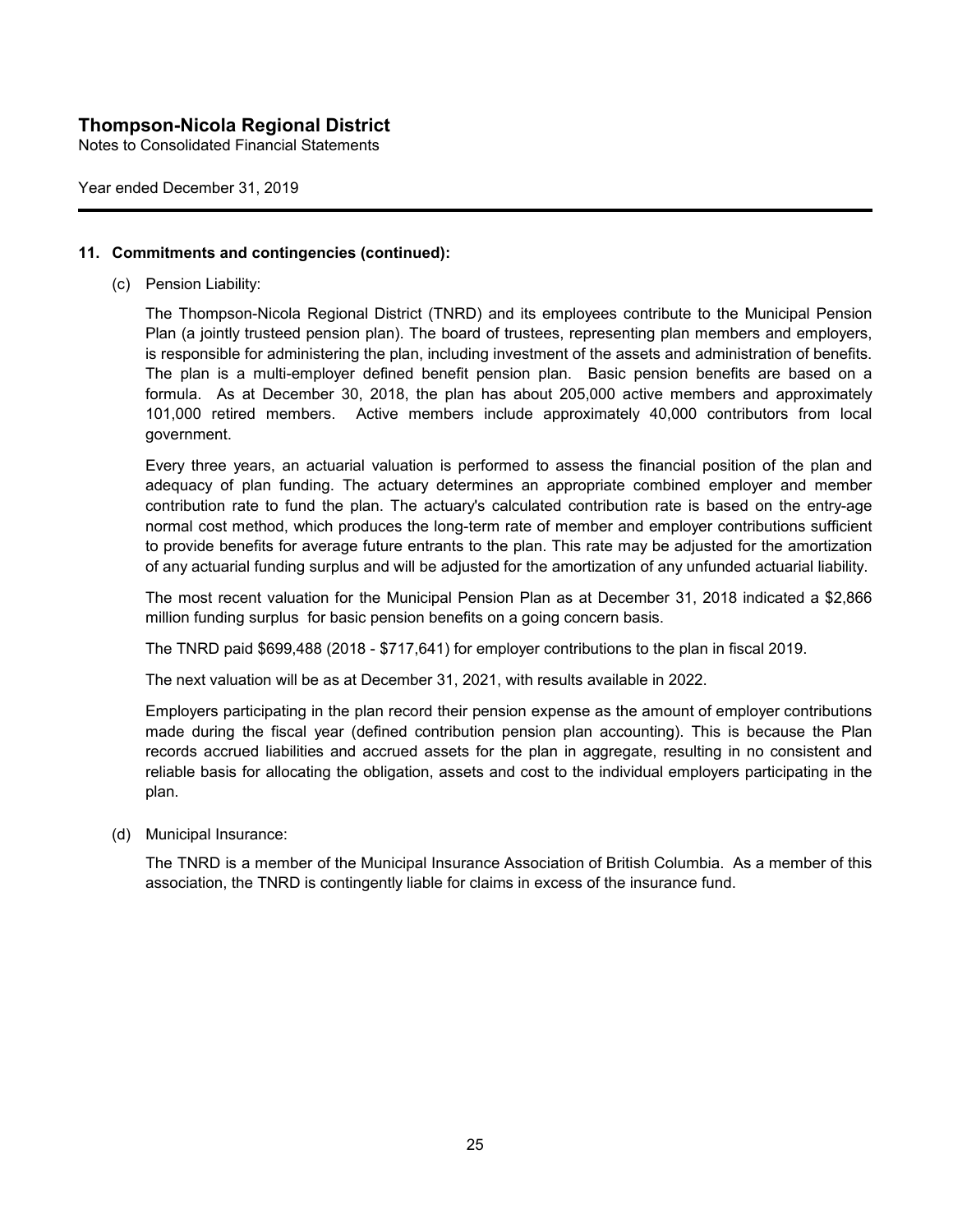Notes to Consolidated Financial Statements

Year ended December 31, 2019

#### **11. Commitments and contingencies (continued):**

(e) Legal:

In the normal course of a year, the TNRD is faced with lawsuits for damages of diverse natures. Liability for these claims and lawsuits are recorded to the extent that the probability of a loss is likely and is estimable. At December 31, 2019, the TNRD's estimated exposure to each such liability is either not determinable or is not considered to be significant.

(f) Debt Reserve Funds:

The TNRD issues debt instruments through the MFA. Under borrowing arrangements with the MFA, the TNRD is required to lodge security by means of demand notes and interest-bearing cash deposits based on the amount of the borrowing. As the debt principal is retired, demand notes are released and the cash deposits are refunded and recorded as operating income in the period received. As a condition of these borrowings, a portion of the proceeds is withheld by the MFA as a debt reserve fund. These demand notes are contingent in nature and are not recorded in the financial statements. Details of the cash deposits and contingent demand notes at December 31, 2019 are as follows:

|                         |    |         | Member         |             |                  |
|-------------------------|----|---------|----------------|-------------|------------------|
|                         |    | TNRD    | Municipalities | 2019 Totals | 2018 Totals      |
| Cash deposits           | S. | 37.396  | \$ 2.318.386   | \$2.355.782 | 2.269.785<br>\$. |
| Contingent demand notes |    | 74.673  | 5.348.597      | 5.423.270   | 5,357,333        |
| Debt reserve fund       |    | 112.069 | 7.666.983      | 7.779.052   | .627.118         |

(g) Member municipality debt:

The TNRD is contingently liable for long term liabilities with respect to MFA debt for which the responsibility for payment of principal and interest has been assumed by member municipalities.

In the event that a member municipality defaults on scheduled repayments, the TNRD would be required to make payment. Until such default occurs, the TNRD has not recorded this debt as a liability.

The debt per member municipality, along with the principal and interest collected from member municipalities and forwarded to the MFA during the year, are as follows:

|                  | <b>MFA Debt</b><br>2019 | <b>MFA Debt</b><br>2018 | Payments<br>2019 | Payments<br>2018 |
|------------------|-------------------------|-------------------------|------------------|------------------|
| Chase            | 1,977,503<br>\$         | 2,054,089<br>S          | 145.150<br>\$    | 145,150<br>\$    |
| Clearwater       | 340,415                 | 411,959                 | 87,171           | 53,847           |
| Clinton          | 22,082                  | 24,770                  | 2.554            | 2,554            |
| Kamloops         | 90,351,359              | 99,744,764              | 11,070,016       | 12,091,164       |
| Logan Lake       | 1,627,826               | 1,867,940               | 272,463          | 272.463          |
| Lytton           | 85,361                  | 104.222                 | 17.623           | 16,273           |
| Merritt          | 6,055,617               | 6,478,574               | 607,304          | 627,004          |
| <b>Sun Peaks</b> | 4,334,645               | 950,000                 | 65,280           | 14,963           |
| Total            | \$104,794,808           | \$111,636,318           | 12,267,561<br>S. | 13,223,418<br>\$ |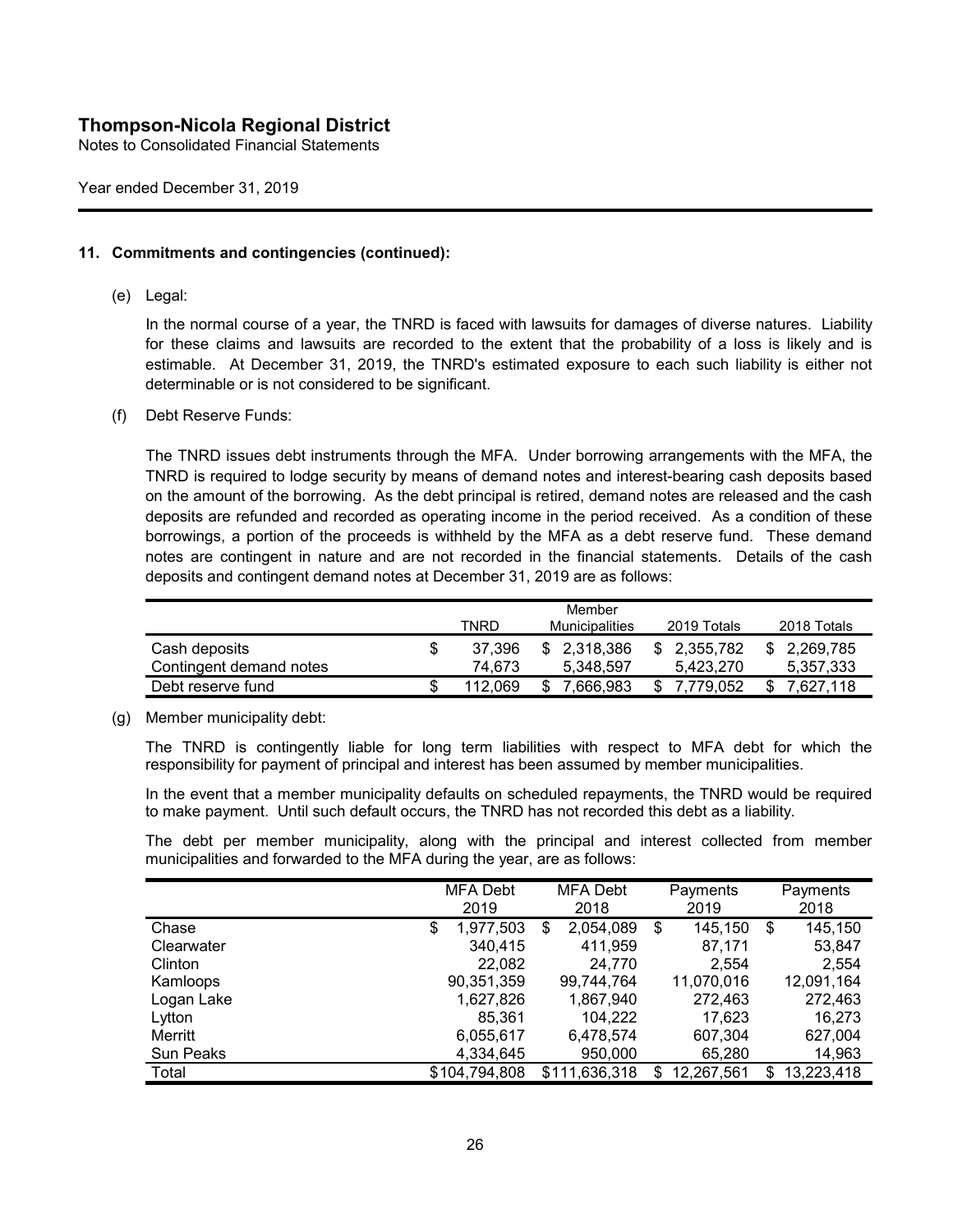Notes to Consolidated Financial Statements

Year ended December 31, 2019

#### **12. Government transfers and other grants:**

The TNRD recognizes the transfer of government funding and other grants as revenues in the periods that the events giving rise to the transfers occurred. Government funding sources are primarily Provincial, Federal or a combination of both. The Government transfers reported on the Statement of Operations are:

|                                                        | 2019            |    | 2018      |
|--------------------------------------------------------|-----------------|----|-----------|
| Transfers recognized in revenue:                       |                 |    |           |
| Government transfers:                                  |                 |    |           |
| <b>UBCM Federal Gas Tax - Community Works Fund</b>     | \$<br>1,006,538 | -S | 763,911   |
| 2017 Wildlife Recovery Initiative - Disaster Response  | 439,057         |    | 88,523    |
| <b>Provincial Funding Library Services</b>             | 388,047         |    | 388,121   |
| <b>UBCM-Water Meter Project</b>                        | 366,341         |    |           |
| <b>Provincial Invasive Plant</b>                       | 250,000         |    | 250,000   |
| <b>Provincial Emergency Program</b>                    | 154,402         |    | 1,395,479 |
| <b>Provincial Funding Basic Grants</b>                 | 140,000         |    | 140,000   |
| Clean Water & Wastewater Fund                          |                 |    | 264,889   |
| 2017 Red Cross Danger Tree Remediation & Riparian Area |                 |    | 44,450    |
| <b>Assessment Project</b>                              |                 |    |           |
| Other                                                  | 223,611         |    | 265,900   |
|                                                        | 2,967,996       |    | 3,601,273 |
| Grants from sources other than government              | 53,628          |    | 54,980    |
| Total                                                  | \$<br>3,021,624 | S. | 3,656,253 |

#### **13. Related party transactions:**

The TNRD provides accounting and management services to the Thompson Regional Hospital District ("TRHD"), the entity is related by way of overlap of Board Directors. The TNRD received a payment of \$11,000 (2018 - \$11,000) from the TRHD for these services, which was recorded as a reduction of General Government Services.

These transactions are in the normal course of operations and are measured at the exchange amount, which is the amount of consideration established and agreed to by the related parties.

#### **14. Segmented information:**

Segmented information has been identified based on the functional areas reported on in the body of the financial statements. The functional areas, along with the services that they provide or assist by way of grant in aid or cost sharing, are as follows:

#### (a) General Government Services

Includes finance, corporate services and legislative functions

#### (b) Protective Services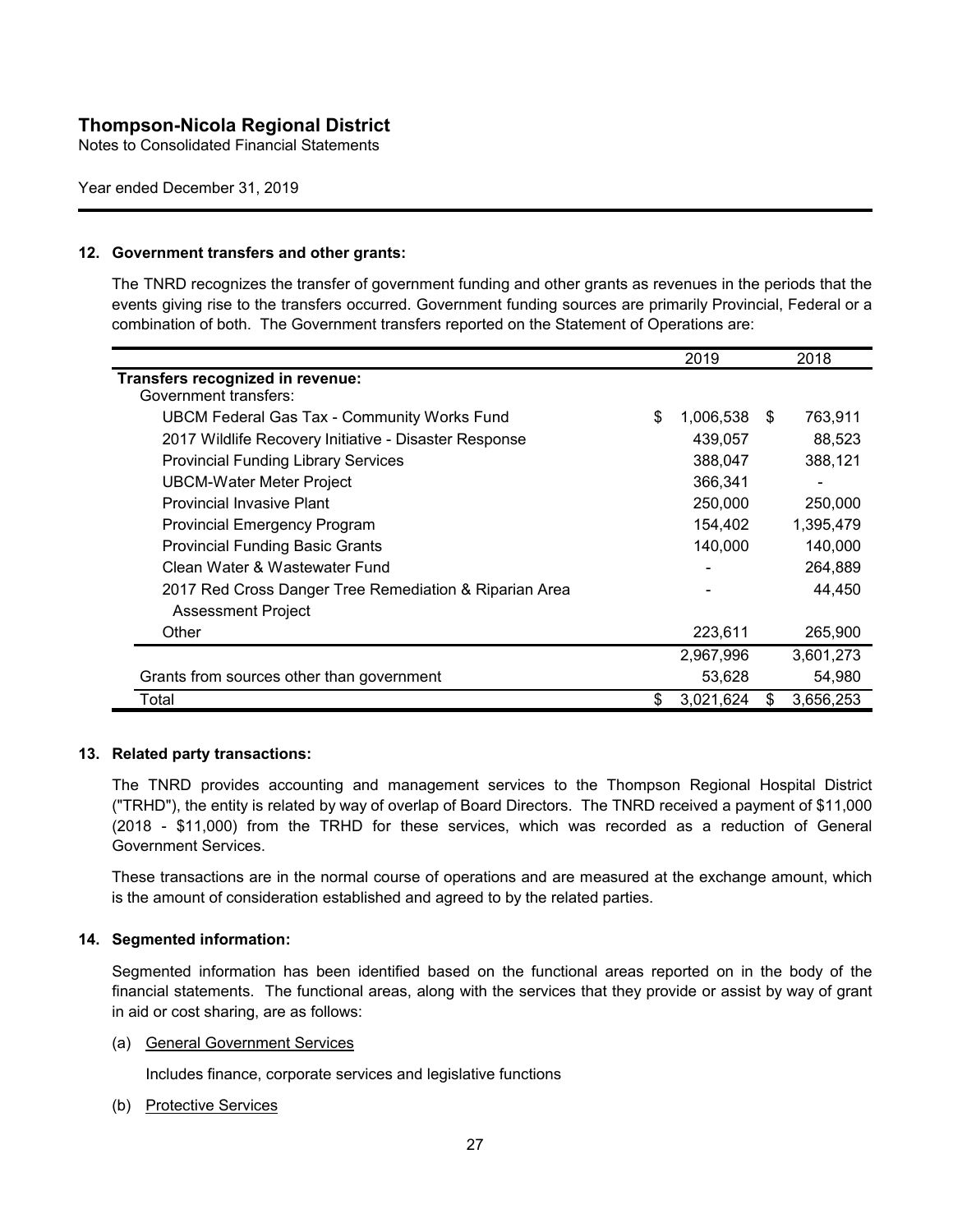Notes to Consolidated Financial Statements

Year ended December 31, 2019

#### **14. Segmented information (continued):**

Building inspection services, fire protection, E911, emergency preparedness, search and rescue, and dangerous dog control

(c) Transportation Services

Street lighting and transit services

(d) Environmental Health Services

Solid waste management, mosquito control, and noxious weed control

(e) Public Health and Welfare

**Cemeteries** 

(f) Environmental Development

Planning, film commission, and economic development

(g) Recreational and Cultural Services

Libraries, community halls, regional and community parks, television and radio rebroadcasting, recreational facilities, etc.

(h) Waterworks

Community water systems in the following areas: Black Pines, Blue River, Del Oro, Evergreen, Loon Lake, Maple Mission, Pritchard, Savona, Spences Bridge, Vavenby, and Walhachin

(i) Sewerage

Paul Lake and Pritchard sewer systems, and septage disposal in Areas A, B, and O

(j) Utilities

Services debt related to extension of utilities into two local service areas

Certain allocation methodologies are employed in the preparation of segmented financial information. Taxation and payments in lieu of taxes are allocated to the segments based on the segment's budgeted tax requisition. User charges and other revenue have been allocated to the segments based on the source of the revenue. Government transfers have been allocated to the segment based on the purpose for which the transfer was made. Development charges earned were allocated to the segment for which the charge was collected.

The accounting policies used in these segments are consistent with those followed in the preparation of the consolidated financial statements as disclosed in Note 1.

Not all areas of the regional district pay towards nor receive all listed services.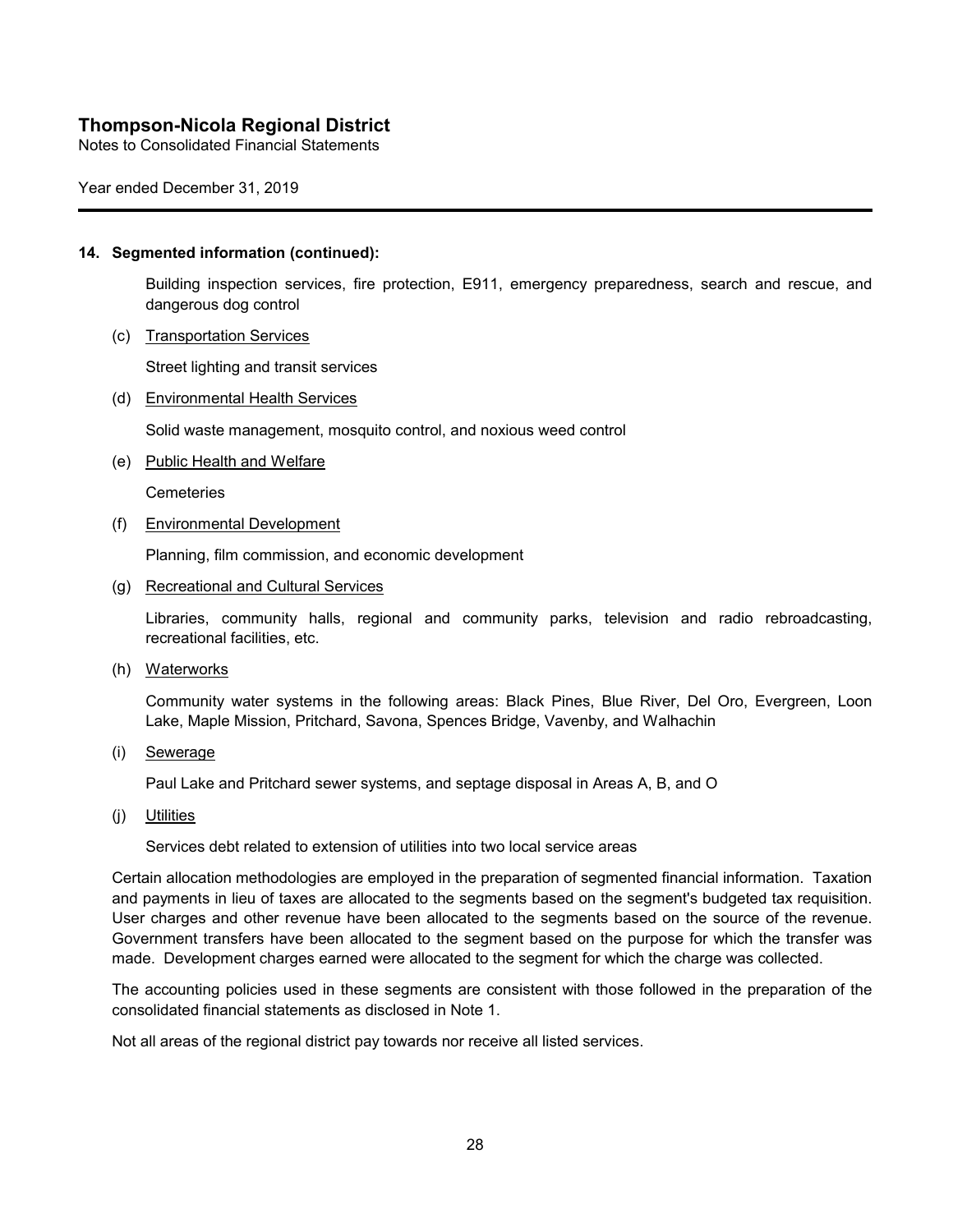Notes to Consolidated Financial Statements

Year ended December 31, 2019

| 2019                                      |    |                                   |                        |           |                            |         |                                  |            |                              |         |                              |           |      |            |
|-------------------------------------------|----|-----------------------------------|------------------------|-----------|----------------------------|---------|----------------------------------|------------|------------------------------|---------|------------------------------|-----------|------|------------|
|                                           |    | General<br>government<br>services | Protective<br>services |           | Transportation<br>services |         | Environmental<br>health services |            | Public health<br>and welfare |         | Environmental<br>development |           |      | Subtotal   |
| Revenue                                   |    |                                   |                        |           |                            |         |                                  |            |                              |         |                              |           |      |            |
| Taxation                                  |    | 2,944,633                         | \$.                    | 2,935,779 | - \$                       | 125,477 | \$.                              | 7,513,223  | \$                           | 105,710 | - \$                         | 1,534,028 |      | 15,158,850 |
| Grants in lieu                            |    | 45,028                            |                        |           |                            |         |                                  |            |                              |         |                              | 17,419    |      | 62,447     |
| User charges                              |    |                                   |                        | 802,371   |                            |         |                                  | 2,681,261  |                              |         |                              | 58,974    |      | 3,542,606  |
| Government transfer                       |    | 1,064,783                         |                        | 308,811   |                            | 199     |                                  | 524,435    |                              | 75,000  |                              | 157,930   |      | 2,131,158  |
| Investment income                         |    | 618,278                           |                        | 53,705    |                            |         |                                  | 155,617    |                              | 1,458   |                              | 4,569     |      | 833,627    |
| Gain/loss on disposal of Assets           |    | (3, 128)                          |                        | (4,667)   |                            |         |                                  |            |                              |         |                              |           |      | (7, 795)   |
| Other revenue                             |    | 210,079                           |                        | 3,009,551 |                            |         |                                  | 371,257    |                              | 8,726   |                              | 8,081     |      | 3,607,694  |
|                                           |    | 4,879,673                         |                        | 7,105,550 |                            | 125,676 |                                  | 11,245,793 |                              | 190,894 |                              | 1,781,001 |      | 25,328,587 |
| <b>Expenses</b>                           |    |                                   |                        |           |                            |         |                                  |            |                              |         |                              |           |      |            |
| Wages, salaries, indemnities and benefits |    | 3,461,148                         |                        | 1,002,863 |                            |         |                                  | 1,079,078  |                              | 3,704   |                              | 1,045,803 |      | 6,592,596  |
| Operating costs                           |    | 2,392,100                         |                        | 1,270,229 |                            | 115,740 |                                  | 6,929,290  |                              | 135,727 |                              | 543,389   |      | 11,386,475 |
| External transfers to others              |    |                                   |                        | 471,663   |                            | 2,713   |                                  |            |                              | 27,490  |                              | 220,700   |      | 722,566    |
| Debt services                             |    |                                   |                        | 1,373     |                            |         |                                  |            |                              |         |                              |           |      | 1,373      |
| Amortization                              |    | 279,949                           |                        | 445,954   |                            |         |                                  | 926,579    |                              |         |                              | 16,081    |      | 1,668,563  |
|                                           |    | 6,133,197                         |                        | 3,192,082 |                            | 118,453 |                                  | 8,934,947  |                              | 166,921 |                              | 1,825,973 |      | 20,371,573 |
| Annual surplus (deficit)                  | S. | (1, 253, 524)                     | \$                     | 3,913,468 | -\$                        | 7,223   |                                  | 2,310,846  | \$                           | 23,973  | -\$                          | (44, 972) | - 95 | 4,957,014  |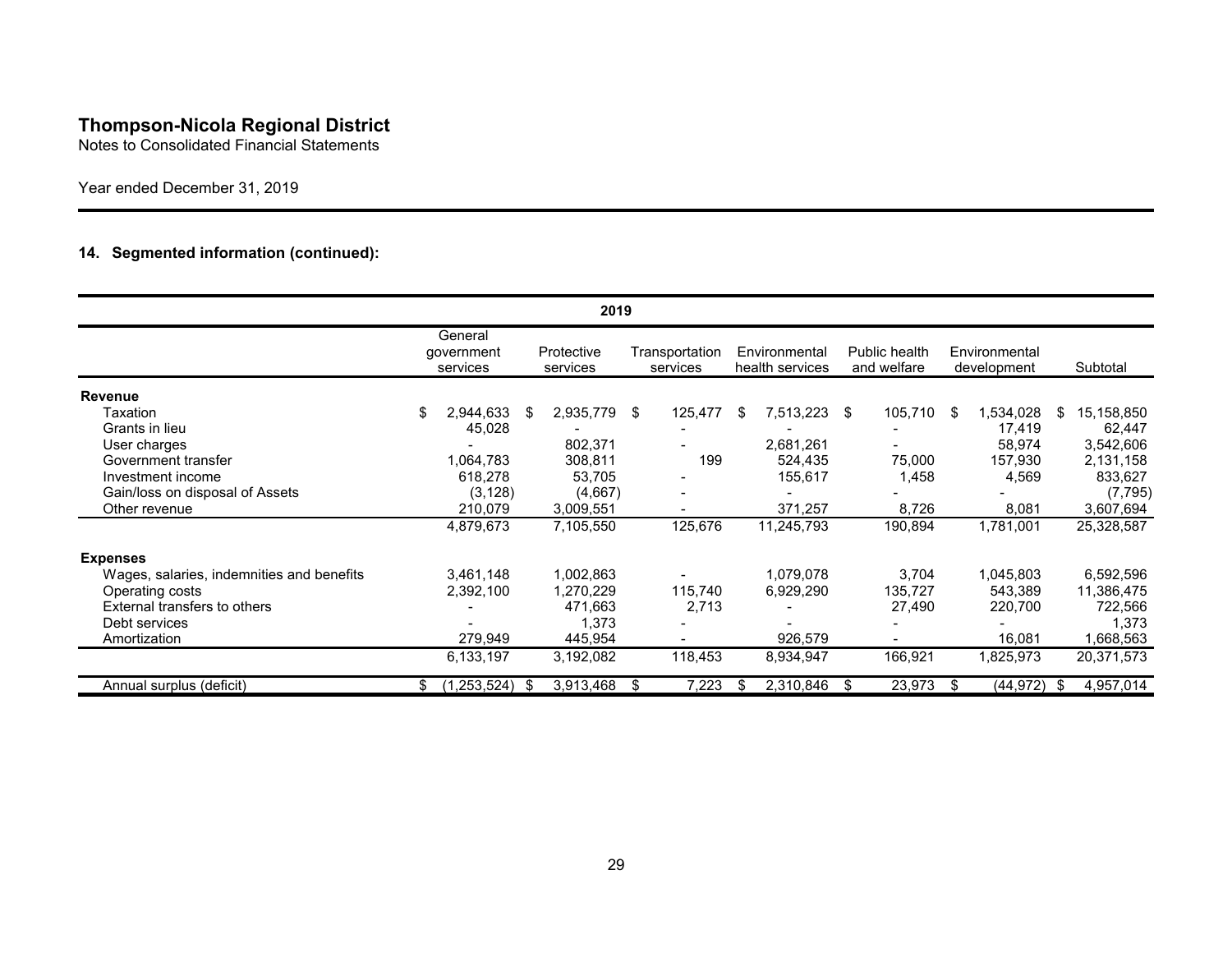Notes to Consolidated Financial Statements

Year ended December 31, 2019

| 2019                                      |     |               |          |                              |            |                          |          |            |                  |                |    |            |
|-------------------------------------------|-----|---------------|----------|------------------------------|------------|--------------------------|----------|------------|------------------|----------------|----|------------|
|                                           |     |               |          | Recreational<br>and cultural |            |                          |          |            |                  |                |    |            |
|                                           |     | Subtotal      | services |                              | Waterworks |                          | Sewerage |            | <b>Utilities</b> |                |    | 2019       |
| Revenue                                   |     |               |          |                              |            |                          |          |            |                  |                |    |            |
| Taxation                                  | \$  | 15,158,850 \$ |          | 7,909,894 \$                 |            | 385,432                  | - \$     | 134,777 \$ |                  | (919)          | \$ | 23,588,034 |
| Grants in lieu                            |     | 62,447        |          | 97,951                       |            |                          |          |            |                  |                |    | 160,398    |
| User charges                              |     | 3,542,606     |          |                              |            | 840,795                  |          | 127,765    |                  |                |    | 4,511,166  |
| Government transfer                       |     | 2,131,158     |          | 529,324                      |            | 289,856                  |          | 71,286     |                  |                |    | 3,021,624  |
| Investment income                         |     | 833,627       |          | 41,320                       |            | 9,394                    |          | 4,211      |                  |                |    | 888,552    |
| Gain/loss on disposal of Assets           |     | (7, 795)      |          | 1,484                        |            |                          |          |            |                  |                |    | (6, 311)   |
| Other revenue                             |     | 3,607,694     |          | 124,548                      |            | 86,942                   |          |            |                  |                |    | 3,819,184  |
|                                           |     | 25,328,587    |          | 8,704,521                    |            | 1,612,419                |          | 338,039    |                  | (919)          |    | 35,982,647 |
| <b>Expenses</b>                           |     |               |          |                              |            |                          |          |            |                  |                |    |            |
| Wages, salaries, indemnities and benefits |     | 6,592,596     |          | 4,522,712                    |            | $\overline{\phantom{a}}$ |          |            |                  |                |    | 11,115,308 |
| Operating costs                           |     | 11,386,475    |          | 2,229,951                    |            | 386,028                  |          | 109,438    |                  | -              |    | 14,111,892 |
| External transfers to others              |     | 722,566       |          | 832,221                      |            |                          |          |            |                  |                |    | 1,554,787  |
| Debt services                             |     | 1,373         |          |                              |            | 72,754                   |          | 8,754      |                  |                |    | 82,881     |
| Amortization                              |     | 1,668,563     |          | 1,232,794                    |            | 374,395                  |          | 118,918    |                  |                |    | 3,394,670  |
|                                           |     | 20,371,573    |          | 8,817,678                    |            | 833,177                  |          | 237,110    |                  | $\blacksquare$ |    | 30,259,538 |
| Annual surplus (deficit)                  | \$. | 4,957,014     | - \$     | (113,157) \$                 |            | 779,242                  | - \$     | 100,929    | - \$             | (919)          | \$ | 5,723,109  |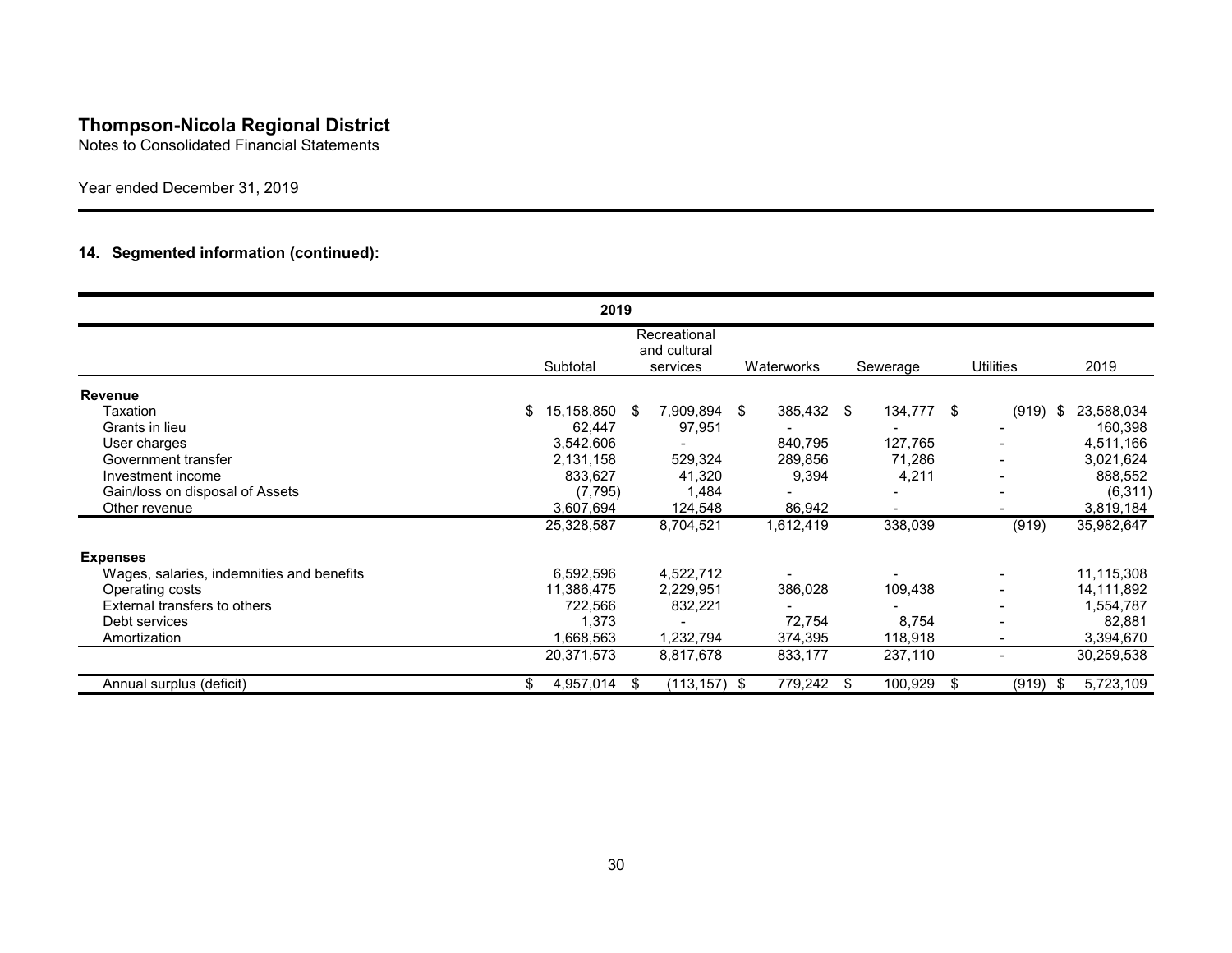Notes to Consolidated Financial Statements

Year ended December 31, 2019

| 2018                                      |                                   |                        |      |                            |      |                                  |    |                              |                              |           |      |              |
|-------------------------------------------|-----------------------------------|------------------------|------|----------------------------|------|----------------------------------|----|------------------------------|------------------------------|-----------|------|--------------|
|                                           | General<br>government<br>services | Protective<br>services |      | Transportation<br>services |      | Environmental<br>health services |    | Public health<br>and welfare | Environmental<br>development |           |      | Subtotal     |
| Revenue                                   |                                   |                        |      |                            |      |                                  |    |                              |                              |           |      |              |
| Taxation                                  | 2,991,294                         | 2,416,048<br>S.        | - \$ | 108,378                    | - \$ | 8,554,426                        | \$ | 106,711                      | - \$                         | .339,727  |      | 15,516,584   |
| Grants in lieu                            | 50,384                            | 1,524                  |      | 314                        |      |                                  |    |                              |                              | 17,109    |      | 69,338       |
| User charges                              |                                   | 713,677                |      |                            |      | 2,414,143                        |    |                              |                              | 65,667    |      | 3,193,487    |
| Government transfer                       | 509,210                           | 1,585,500              |      | 129                        |      | 263,241                          |    |                              |                              | 137,786   |      | 2,495,866    |
| Investment income                         | 412,064                           | 50,855                 |      |                            |      | 142,303                          |    | 1,323                        |                              | 5,007     |      | 611,552      |
| Gain/loss on disposal of assets           |                                   |                        |      |                            |      | 2,490                            |    |                              |                              |           |      | 2,490        |
| Other revenue                             | 185,282                           | 270,612                |      |                            |      | 148,090                          |    | 3,740                        |                              | 36,893    |      | 644,617      |
|                                           | 4,148,234                         | 5,038,216              |      | 108,821                    |      | 11,524,693                       |    | 111,781                      |                              | 1,602,189 |      | 22,533,934   |
| <b>Expenses</b>                           |                                   |                        |      |                            |      |                                  |    |                              |                              |           |      |              |
| Wages, salaries, indemnities and benefits | 3,288,083                         | 964,237                |      |                            |      | 1,026,295                        |    | 3,037                        |                              | 982,450   |      | 6,264,102    |
| Operating costs                           | 1,591,503                         | 2,464,824              |      | 117,274                    |      | 7,624,874                        |    | 72,649                       |                              | 495,877   |      | 12,367,001   |
| External transfers to others              | 5,000                             | 926,497                |      | 4,223                      |      |                                  |    | 27,304                       |                              | 164,436   |      | 1,127,460    |
| Debt services                             |                                   | 2,208                  |      |                            |      |                                  |    |                              |                              |           |      | 2,208        |
| Amortization                              | 334,928                           | 130,196                |      |                            |      | 929,245                          |    |                              |                              | 17,979    |      | 1,412,348    |
|                                           | 5,219,514                         | 4,487,962              |      | 121,497                    |      | 9,580,414                        |    | 102,990                      |                              | 1,660,742 |      | 21, 173, 119 |
| Annual surplus (deficit)                  | (1,071,280)<br>\$.                | 550,254<br>\$          | -\$  | (12,676) \$                |      | 1,944,279                        | \$ | 8,791                        | \$                           | (58, 553) | - SS | 1,360,815    |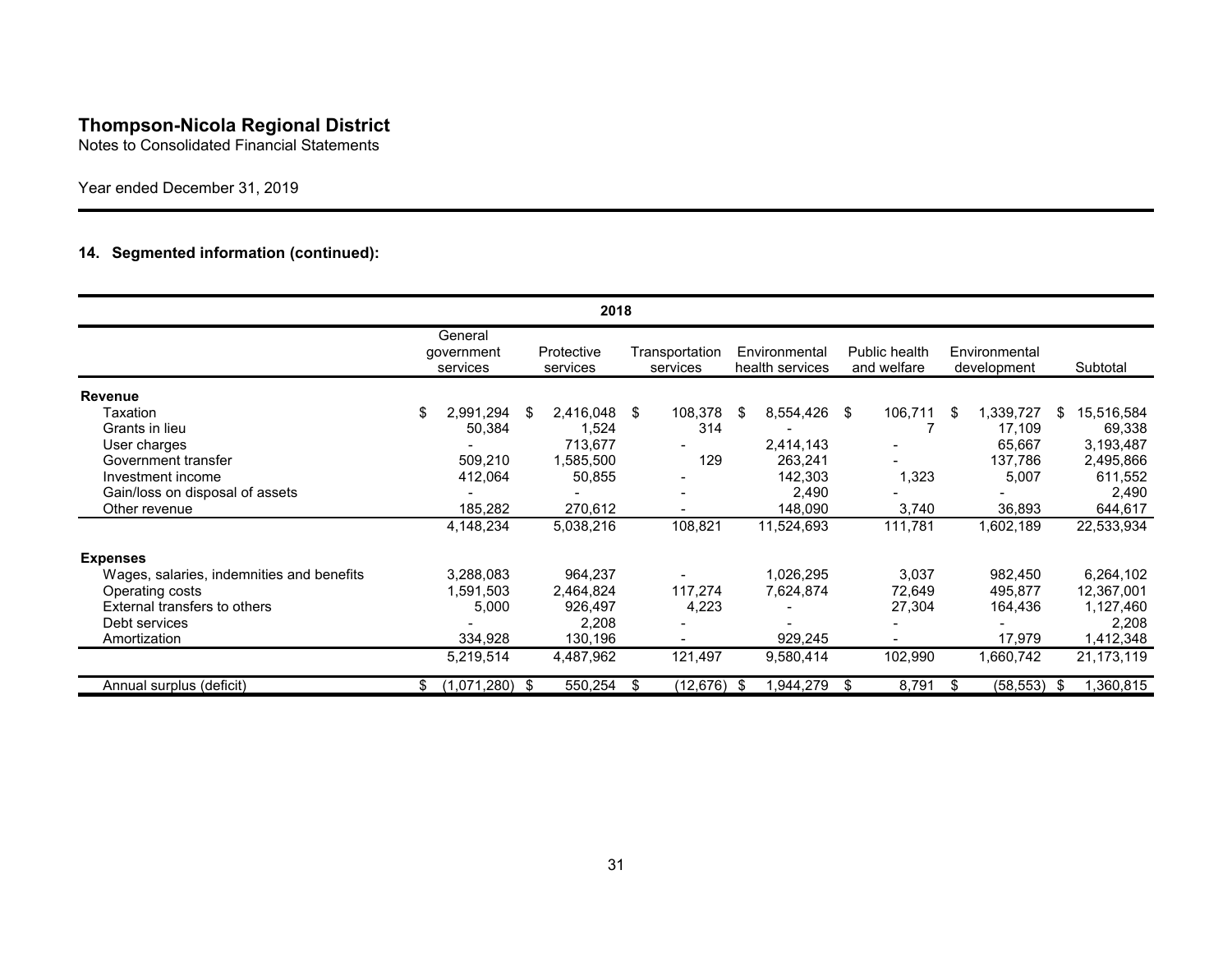Notes to Consolidated Financial Statements

Year ended December 31, 2019

| 2018                                      |    |               |          |                              |            |                          |          |            |                  |       |   |              |
|-------------------------------------------|----|---------------|----------|------------------------------|------------|--------------------------|----------|------------|------------------|-------|---|--------------|
|                                           |    |               |          | Recreational<br>and cultural |            |                          |          |            |                  |       |   |              |
|                                           |    | Subtotal      | services |                              | Waterworks |                          | Sewerage |            | <b>Utilities</b> |       |   | 2018         |
| Revenue                                   |    |               |          |                              |            |                          |          |            |                  |       |   |              |
| Taxation                                  | \$ | 15,516,584 \$ |          | 8,140,931 \$                 |            | 328,371                  | -\$      | 154,333 \$ |                  | 6,248 | S | 24, 146, 467 |
| Grants in lieu                            |    | 69,338        |          | 96,755                       |            | 1,483                    |          | 8          |                  |       |   | 167,584      |
| User charges                              |    | 3,193,487     |          |                              |            | 821,371                  |          | 124,625    |                  |       |   | 4,139,483    |
| Government transfer                       |    | 2,495,866     |          | 438,061                      |            | 323,754                  |          | 398,572    |                  |       |   | 3,656,253    |
| Investment income                         |    | 611,552       |          | 32,570                       |            | 9,905                    |          | 4,103      |                  |       |   | 658,130      |
| Gain/loss on disposal of assets           |    | 2,490         |          |                              |            |                          |          |            |                  |       |   | 2,490        |
| Other revenue                             |    | 644,617       |          | 130,246                      |            | 304,555                  |          | 41,090     |                  | 656   |   | 1,121,164    |
|                                           |    | 22,533,934    |          | 8,838,563                    |            | 1,789,439                |          | 722,731    |                  | 6,904 |   | 33,891,571   |
| <b>Expenses</b>                           |    |               |          |                              |            |                          |          |            |                  |       |   |              |
| Wages, salaries, indemnities and benefits |    | 6,264,102     |          | 4,553,123                    |            | $\overline{\phantom{a}}$ |          |            |                  |       |   | 10,817,225   |
| Operating costs                           |    | 12,367,001    |          | 1,687,280                    |            | 405,741                  |          | 540,097    |                  |       |   | 15,000,119   |
| External transfers to others              |    | 1,127,460     |          | 749,371                      |            |                          |          |            |                  |       |   | 1,876,831    |
| Debt services                             |    | 2,208         |          |                              |            | 48,964                   |          | 9,939      |                  | 2,057 |   | 63,168       |
| Amortization                              |    | 1,412,348     |          | 1,127,213                    |            | 365,657                  |          | 116,555    |                  |       |   | 3,021,773    |
|                                           |    | 21,173,119    |          | 8,116,987                    |            | 820,362                  |          | 666,591    |                  | 2,057 |   | 30,779,116   |
| Annual surplus (deficit)                  | \$ | 1,360,815     | - \$     | 721,576                      | -SS        | 969,077                  | \$       | 56,140     | - \$             | 4,847 |   | 3,112,455    |